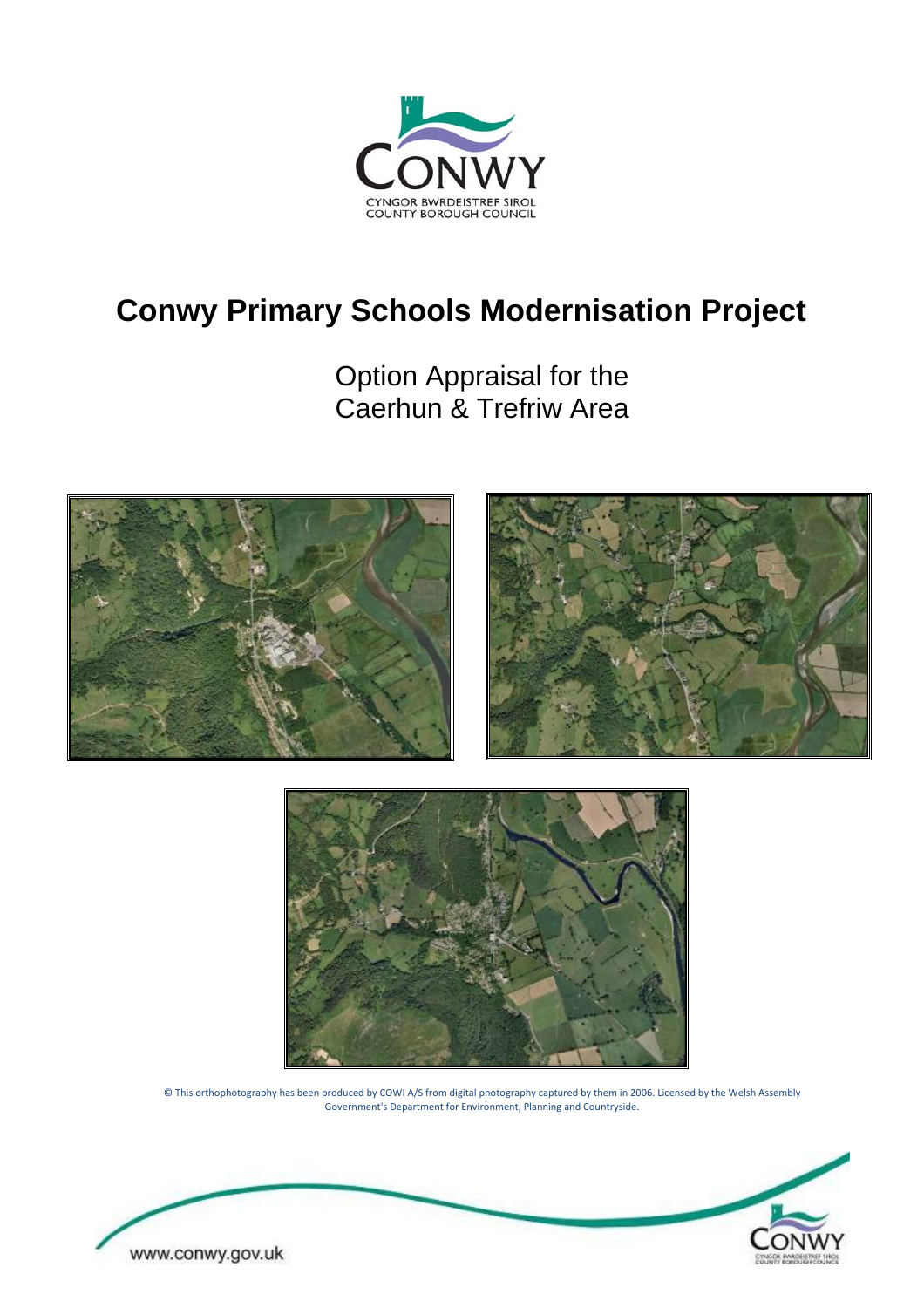<span id="page-1-0"></span>

| 1            |                            | <b>Background Information</b>                                             | 3              |  |  |  |  |  |
|--------------|----------------------------|---------------------------------------------------------------------------|----------------|--|--|--|--|--|
| $\mathbf{2}$ |                            | <b>Impact Assessment - Key Findings</b><br>2.1 Language Impact Assessment | 4<br>4         |  |  |  |  |  |
|              |                            | 2.2 Transport Impact Assessment                                           | 5              |  |  |  |  |  |
|              |                            | 2.3 Community Impact Assessment                                           | 5              |  |  |  |  |  |
|              |                            | 2.4 Buildings 'Fit for Purpose' Appraisal                                 | 6              |  |  |  |  |  |
|              |                            | 2.5 Equalities Impact Assessment                                          | $\overline{7}$ |  |  |  |  |  |
|              |                            | 2.6 Reflecting the Views of Those Most Directly Affected                  | $\overline{7}$ |  |  |  |  |  |
|              | 2.6.1                      | <b>Community Views</b>                                                    | 8              |  |  |  |  |  |
|              | 2.6.2                      | <b>Children's Views</b>                                                   | 8              |  |  |  |  |  |
|              |                            | 2.7 Pupil Places                                                          | 9              |  |  |  |  |  |
| 3            |                            | <b>Caerhun &amp; Trefriw Option Appraisal</b>                             | 10             |  |  |  |  |  |
|              |                            | 3.1 Conclusions to the Option Appraisal                                   | 11             |  |  |  |  |  |
|              | 3.1.1                      | Option 1 'New Build Area School on 1 Site (Ysgol Dolgarrog)'              | 11             |  |  |  |  |  |
|              | 3.1.2                      | Option 2 'Maintain Current Schools'                                       | 11             |  |  |  |  |  |
|              | 3.1.3                      | Option 3 'Area School on 1 Site via remodelling of Ysgol Dolgarrog'       | 12             |  |  |  |  |  |
|              | 3.1.4                      | Option 4 'Area School on Existing 3 Sites'                                | 12             |  |  |  |  |  |
| 4            |                            | <b>Caerhun &amp; Trefriw Area Profile</b>                                 | 13             |  |  |  |  |  |
|              |                            | 4.1 Ward Profiles                                                         | 13             |  |  |  |  |  |
|              |                            | 4.2 School Profiles                                                       | 15             |  |  |  |  |  |
|              | 4.2.1                      | <b>Ysgol Dolgarrog</b>                                                    | 15             |  |  |  |  |  |
|              | 4.2.2                      | <b>Ysgol Tal y Bont</b>                                                   | 19             |  |  |  |  |  |
|              |                            | 4.2.3 Ysgol Trefriw                                                       | 22             |  |  |  |  |  |
|              |                            | Appendix 1 - Weighting the Criteria                                       | 25             |  |  |  |  |  |
|              |                            | Appendix 2 – Reflecting the Views of Those Most Directly Affected         | 26             |  |  |  |  |  |
|              |                            | Appendix 3 – Better Matching of Demand for and Supply of Pupil Places     | 27             |  |  |  |  |  |
|              |                            | Appendix 4 - Underpinning Policies and Strategies                         | 28             |  |  |  |  |  |
|              | <b>Feedback Form</b><br>31 |                                                                           |                |  |  |  |  |  |

**Page**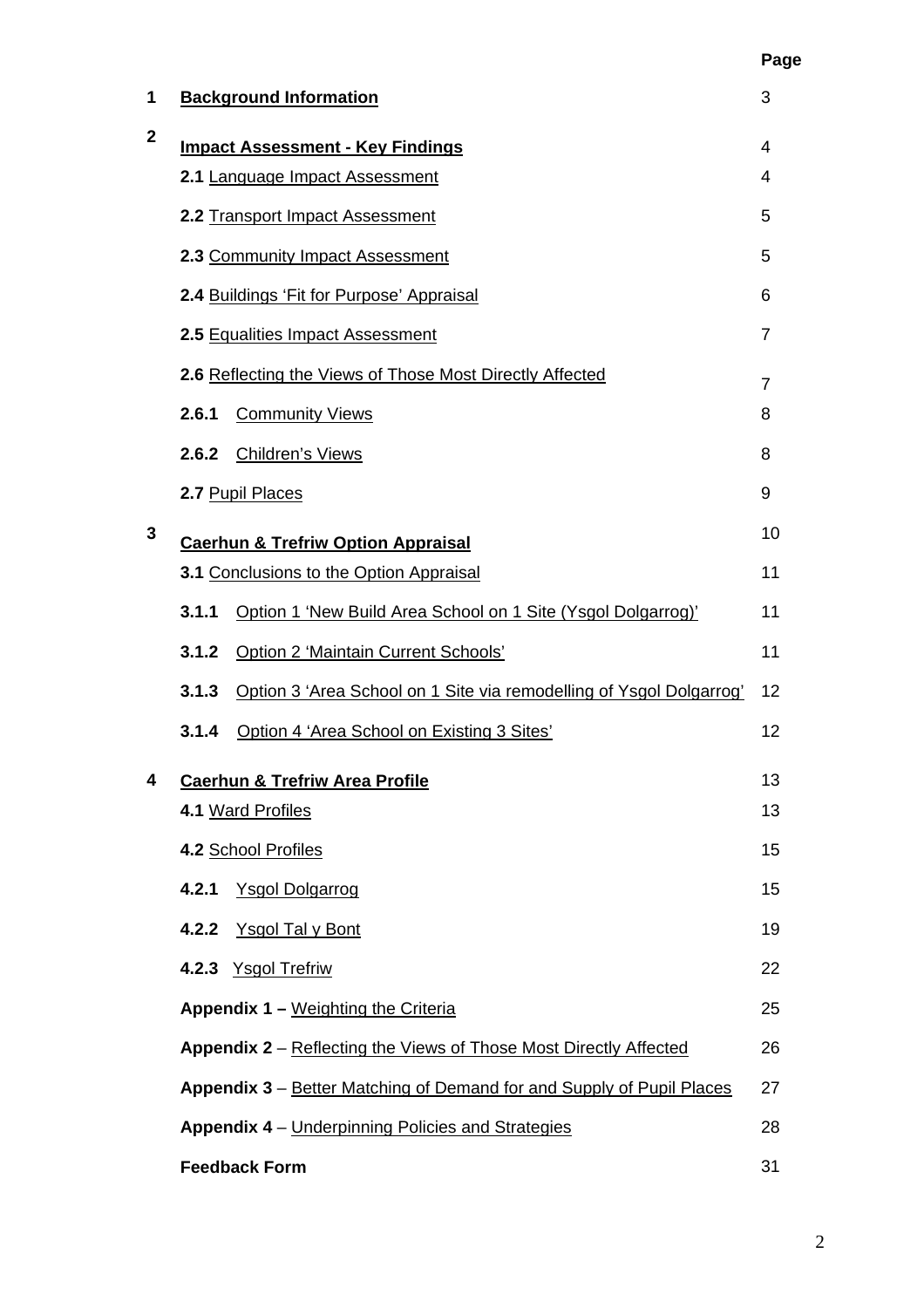## **1. Background Information**

Conwy County Borough Council has been carrying out an in-depth review of its Primary Schools over the last 3 years. This resulted in the publication of the *'Strategy for the Modernisation of Conwy Primary Schools'* and associated *'Implementation Plan'* in October 2010, which was subsequently reviewed and agreed by Cabinet in November 2011.

The Cabinet also agreed to:

- i) consult with communities in detail (full Impact Assessments) on the options within the Implementation Plan and
- ii) undertake stakeholder meetings with those areas identified for *'review in two years time'*.

Key information, including Impact Assessments on Language; Equality; Transportation; Community and Buildings Fit for Purpose, have been undertaken in order to inform this Option Appraisal. All of these Impact Assessments are summarised in sections 2 and 3 of this report and are available to view on our web pages [www.conwy.gov.uk/education,](http://www.conwy.gov.uk/education) which contain all information concerning the Primary School Modernisation project.

Formal consultation meetings will take place with stakeholders from Ysgol Dolgarrog, Ysgol Tal y Bont and Ysgol Trefriw to present in more detail the options considered for the Caerhun & Trefriw Area and the outcome of this Option Appraisal.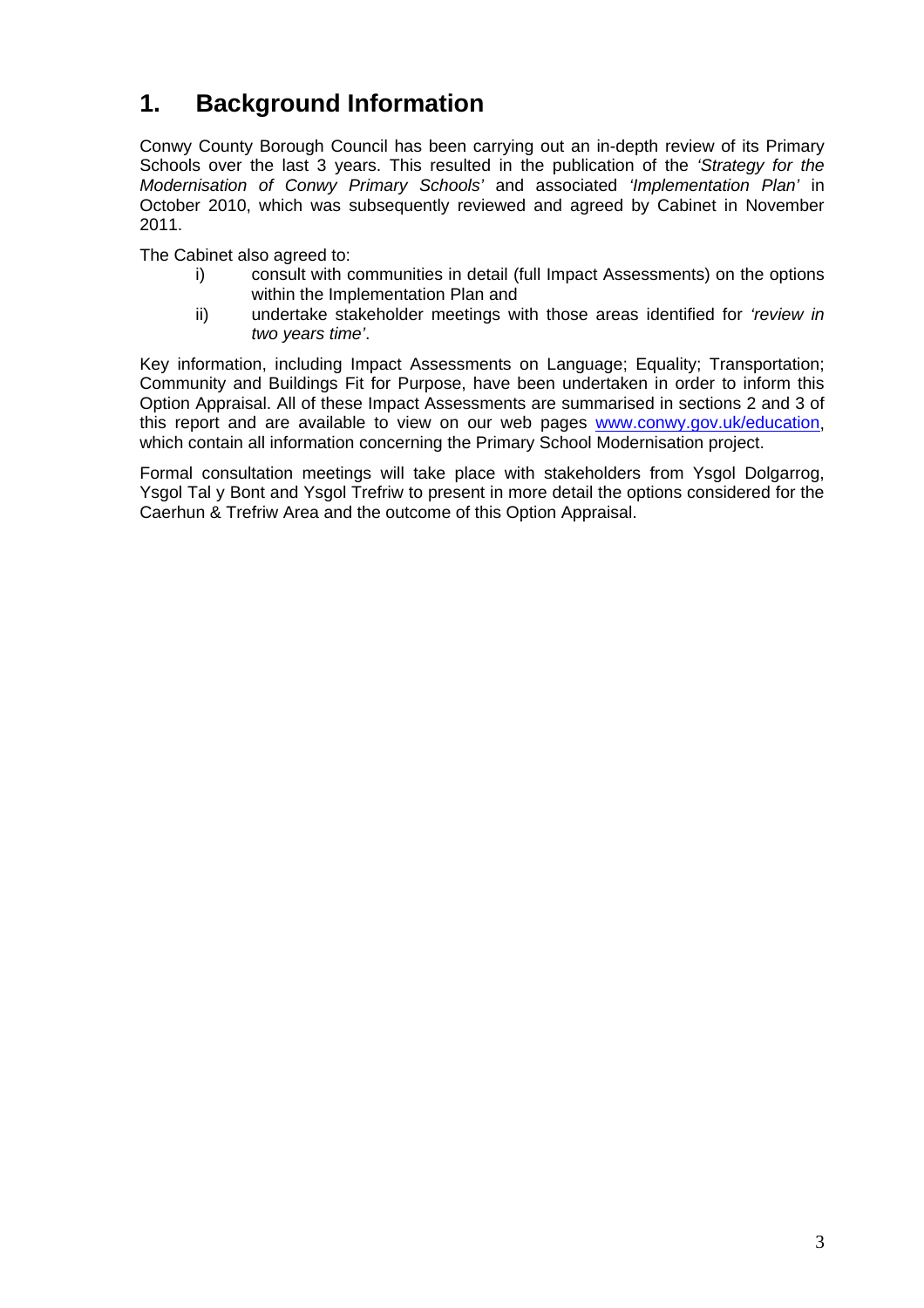## **2. Impact Assessments – Key Findings**

Each Impact Assessment has considered the following options from the October 2010 *'Strategy for the Modernisation of Conwy Primary Schools'* Implementation Plan for the Caerhun and Trefriw Area.

| Area      | <b>Schools</b> | <b>Driver-Led</b><br>Option (1) | <b>Communities</b><br><b>Preferred</b><br>Option (2) | <b>Alternative</b><br>Option (3) | <b>Alternative</b><br><b>Option (4)</b> |
|-----------|----------------|---------------------------------|------------------------------------------------------|----------------------------------|-----------------------------------------|
| Caerhun   | Dolgarrog      | New Build Area                  | <b>Maintain Current</b>                              | Area School on                   | Area School                             |
| & Trefriw | Rowen          | School on 1 site                | <b>Schools</b>                                       | one site via the                 | on existing                             |
|           | Tal y Bont     | (Ysgol                          |                                                      | re-modelling of                  | sites*                                  |
|           | Trefriw        | Dolgarrog)                      |                                                      | <b>Ysgol Dolgarrog</b>           |                                         |

\* The Authority has completed the process of statutory closure of Ysgol Rowen and the pupils have already transferred to other schools in the area. The decision of where the previous catchment area of Ysgol Rowen is to be situated is yet to go through consultation. This will be finalised once Conwy's Cabinet have made a decision regarding the future of the Caerhun & Trefriw the Area.

**Option 1 –** Would mean the closure of Ysgol Dolgarrog, Ysgol Tal Y Bont & Ysgol Trefriw with the establishment of one new build school on a single site. The new school would be managed by one Headteacher and one Governing Body and would serve the communities in these areas.

**Option 2 –** All 3 schools would retain their current separate identities, each with a Headteacher and its own Governing Body.

**Option 3 –** This option would follow the same process as 'option 1' however the new school on one site would be done through the remodelling of the current Ysgol Dolgarrog site rather than a new build school.

**Option 4 –** Would mean the closure of the existing 3 schools which would then be reopened as one area school on the current 3 sites. The school would have one Headteacher and Governing Body across the sites and would have a new name.

## **2.1 Language Impact Assessment**

 **Provides further opportunities for pupils to develop Welsh-medium and bilingual skills:** 

|          | Strongly<br>Disagree /<br>Worse | Disagree /<br>Slightly<br>Worse | <b>Neither</b><br>Agree or<br>Disagree /<br>No Change | Agree / Slight<br>Improvement | Strongly<br>Agree /<br>Improvement |
|----------|---------------------------------|---------------------------------|-------------------------------------------------------|-------------------------------|------------------------------------|
| Option 1 |                                 |                                 |                                                       |                               |                                    |
| Option 2 |                                 |                                 |                                                       |                               |                                    |
| Option 3 |                                 |                                 |                                                       |                               |                                    |
| Option 4 |                                 |                                 |                                                       |                               |                                    |

The outcomes of the Welsh Language Impact Assessment are that an Area school on one site (Options 1 & 3) is considered to be the best way forward to preserve and promote the Welsh Language. The advantages however are marginal and based on benefits arising from a joint Governing Body with a common plan and approach. Based on the recommendations of the Impact Assessment an amalgamated school would allow for a joint Governing Body to draw up a policy regarding the development of the schools' existing good practice in teaching first language Welsh and promoting the 'Cwricwlwm Cymreig'.

In order to ensure that the impact on the Welsh Language will be positive in the mid to long term it will be important to also promote using Welsh outside of the classroom; for example providing Welsh games in the playground, and the practice of Welsh in breakfast and after school club, as well as continue to be involved with the Urdd and Eisteddfodau etc.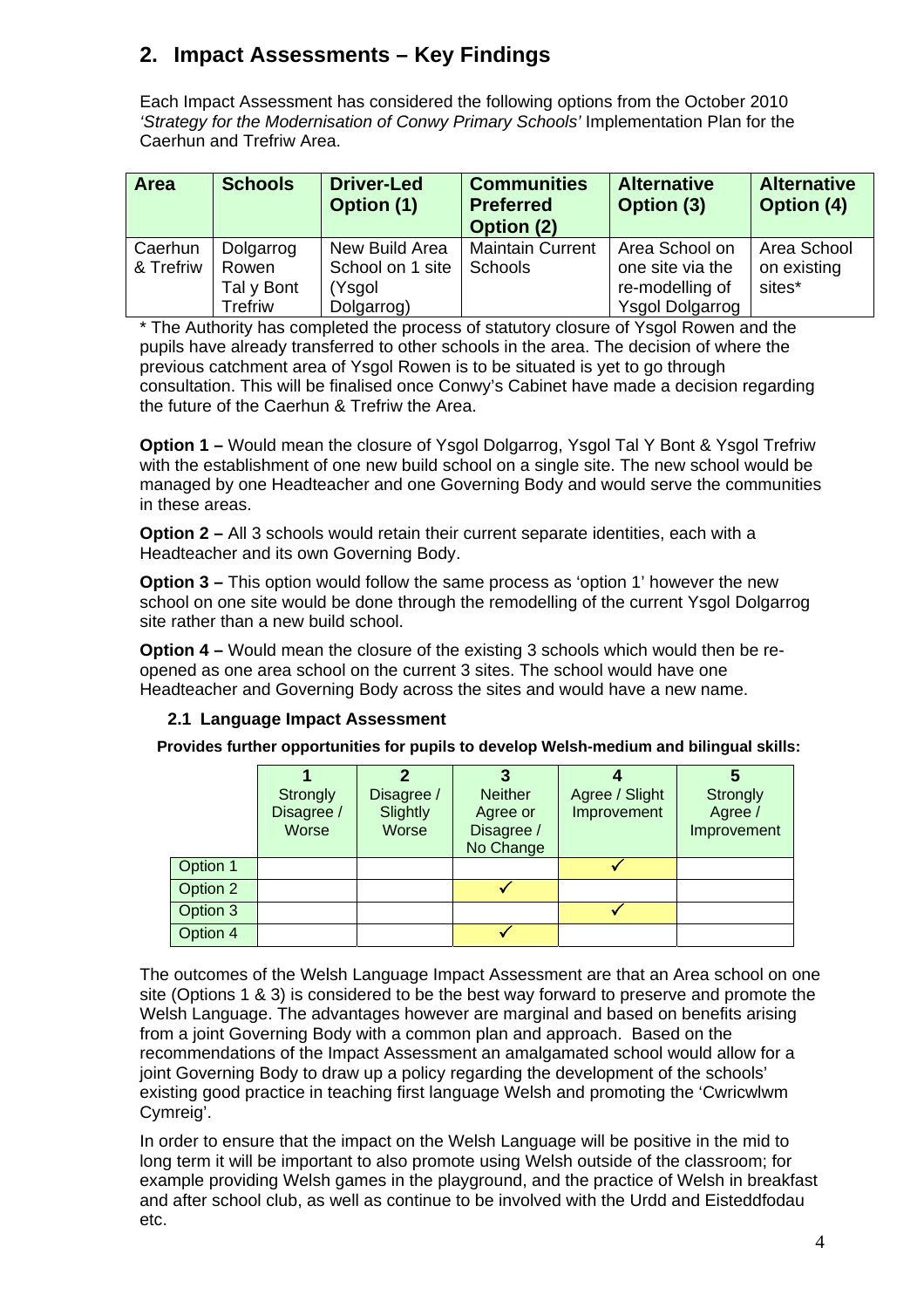## **2.2 Transport Impact Assessment**

| Pupils will arrive at school within an appropriate travelling time: |  |  |
|---------------------------------------------------------------------|--|--|
|                                                                     |  |  |

|          | <b>Strongly</b><br>Disagree /<br>Worse | Disagree /<br>Slightly<br>Worse | <b>Neither</b><br>Agree or<br>Disagree /<br>No Change | Agree / Slight<br>Improvement | 5<br>Strongly<br>Agree /<br>Improvement |
|----------|----------------------------------------|---------------------------------|-------------------------------------------------------|-------------------------------|-----------------------------------------|
| Option 1 |                                        |                                 |                                                       |                               |                                         |
| Option 2 |                                        |                                 |                                                       |                               |                                         |
| Option 3 |                                        |                                 |                                                       |                               |                                         |
| Option 4 |                                        |                                 |                                                       |                               |                                         |

On the basis of the overall Transport Impact Assessment, the findings are that Options 2 & 4 are both equal in their outcome, and would provide no change to the current arrangements or journey times.

However in the case of Option 1 - a New Build Area School on the Ysgol Dolgarrog site, or Option 3 - Area School on one site via re-modelling of Ysgol Dolgarrog, there is likely to be an increase in journey times for some pupils. For some of those living in the current catchment for Ysgol Trefriw the daily journey to school could potentially increase from 1.6 miles to 6.2 miles at the most. However, a number of these pupils will be eligible for free Home to School transport as they will be living over 2 miles from their nearest appropriate school.

Taking this into account, it is anticipated that there may be additional costs in transporting pupils should Options 1 or 3 be progressed. For pupils currently at Ysgol Trefriw there could be a potential increase from current costs as pupils would be travelling further and would have to get separate taxis to their siblings who currently continue on to Ysgol Dyffryn Conwy.

Should these pupils decide to go to Ysgol Bro Gwydir as it would be nearer than Dolgarrog, there could also be an increase in costs as even though they would be travelling slightly further there would be the potential for them to share with older siblings who attend Ysgol Dyffryn Conwy in the same village.

For current Ysgol Tal y Bont pupils there will be little or no change in transport costs across all of the Options, as the only pupils who currently receive free transport are those that transferred from Ysgol Rowen and this is unlikely to change should any Option go forward.

|          | Strongly<br>Disagree /<br>Worse | 2<br>Disagree /<br>Slightly<br>Worse | <b>Neither</b><br>Agree or<br>Disagree /<br>No Change | Agree / Slight<br>Improvement | C<br>Strongly<br>Agree /<br>Improvement |
|----------|---------------------------------|--------------------------------------|-------------------------------------------------------|-------------------------------|-----------------------------------------|
| Option 1 |                                 |                                      |                                                       |                               |                                         |
| Option 2 |                                 |                                      |                                                       |                               |                                         |
| Option 3 |                                 |                                      |                                                       |                               |                                         |
| Option 4 |                                 |                                      |                                                       |                               |                                         |

#### **2.3 Community Impact Assessment**

The findings of the Community Impact Assessment are that a new build Area School on one Site (Option 1) or an Area School on one Site via remodelling of the current Ysgol Dolgarrog site (Option 2) would have a detrimental effect on the communities in the area.

There would be a loss of choice of schools in the area, especially in the communities of Tal y Bont and Trefriw, who would also have increased journey times to school. Options 1 or 3 would also mean a loss of income for the village halls in Tal y Bont and Trefriw, which are used by the schools on a regular basis. There could also be a negative impact for the communities in that there may well be a loss of concerts and services in the local church and chapel. Actions can be taken to mitigate this and it would be up the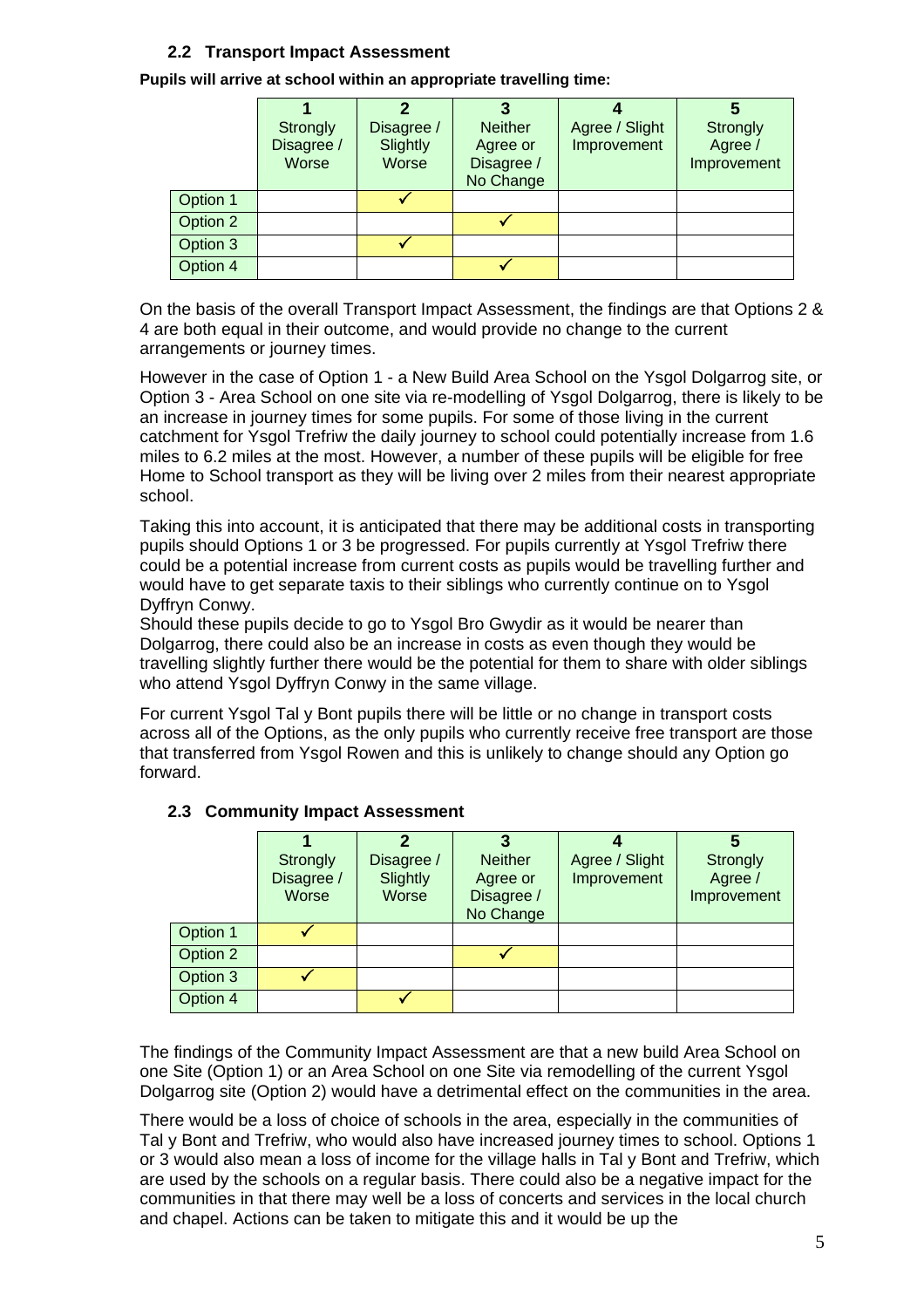Headteacher/Governing Body to make the decision to continue to hold concerts in the school communities.

All 3 schools have various clubs and activities and it is likely that these would continue or possibly increase if any of the 4 Options are carried forward with support and encouragement from the associated schools/Governing Bodies..

There would be minimal if any impact on the communities if the current schools were maintained (Option 2) or there was an Area school on the existing 3 sites (Option 4) as the three current schools would remain where they are with little change to how they are ran on a day to day basis.

|          | Strongly<br>Disagree /<br>Worse | Disagree /<br>Slightly<br>Worse | <b>Neither</b><br>Agree or<br>Disagree /<br>No Change | Agree / Slight<br>Improvement | 5<br>Strongly<br>Agree /<br>Improvement |
|----------|---------------------------------|---------------------------------|-------------------------------------------------------|-------------------------------|-----------------------------------------|
| Option 1 |                                 |                                 |                                                       |                               |                                         |
| Option 2 |                                 |                                 |                                                       |                               |                                         |
| Option 3 |                                 |                                 |                                                       |                               |                                         |
| Option 4 |                                 |                                 |                                                       |                               |                                         |

## **2.4 Buildings 'Fit for Purpose' Appraisal**

On the basis of the Buildings 'Fit for Purpose' Appraisal and the associated financial study the report recommends the following:

 Option 1: New Build Area School on 1 Site (Ysgol Dolgarrog) – Seen as the strongest option, fully meeting the 21<sup>st</sup> Century Schools standards as well as tackling the current number of unfilled places across the three schools. This option would have the highest figure in terms of Capital costs, but as this option would satisfy WG standards then 50% match funding would be available to Conwy Education Services to carry out this scheme.

The Buildings 'Fit for Purpose' Appraisal also looks at a New Build Area School on the current Ysgol Tal y Bont site (1B), owing to the fact that The Environment Agency have now changed the flood plains in this area. The report does point out that there are weaknesses with this scheme relating to land ownership and to the site layout. However, should there be a possibility of making this a joint venture with the community it could allow for more flexibility on the site and include the potential for improved community facilities.

- Option 2: Maintain Current Schools The option is compliant with the requirements of a 21<sup>st</sup> Century School, in terms of the design. However it is expensive and felt to be the joint weakest solution in terms of 21<sup>st</sup> Century School aspiration, as a considerable amount of pragmatism is required for fulfilment. It is also the weakest in terms of the NPV, which means it would be the most expensive to maintain over the next 30 years. This option allows the continuation of the community located schools. This option maintains the "status quo" via updated buildings and facilities.
- Option 3: Area School on 1 Site via remodelling of Ysgol Dolgarrog This Option would have the lowest NPV and Capital costs and would also tackle unfilled places. However, whilst this scheme would comply with the 21<sup>st</sup> Century Schools agenda it scores lower than Option 1 as there would not be the same design standards that a New Build would offer.
- Option 4: Area School on Existing 3 Sites This proposal is compliant with the requirements of a 21<sup>st</sup> Century School, in terms of the design. However it is expensive and felt to be the joint weakest solution in terms of  $21<sup>st</sup>$  Century School aspiration, as a considerable amount of pragmatism is required for fulfilment. It is also weak in terms of the NPV, which means it would be expensive to maintain over the next 30 years. This option allows the continuation of the community located schools, via an area school managed over three sites.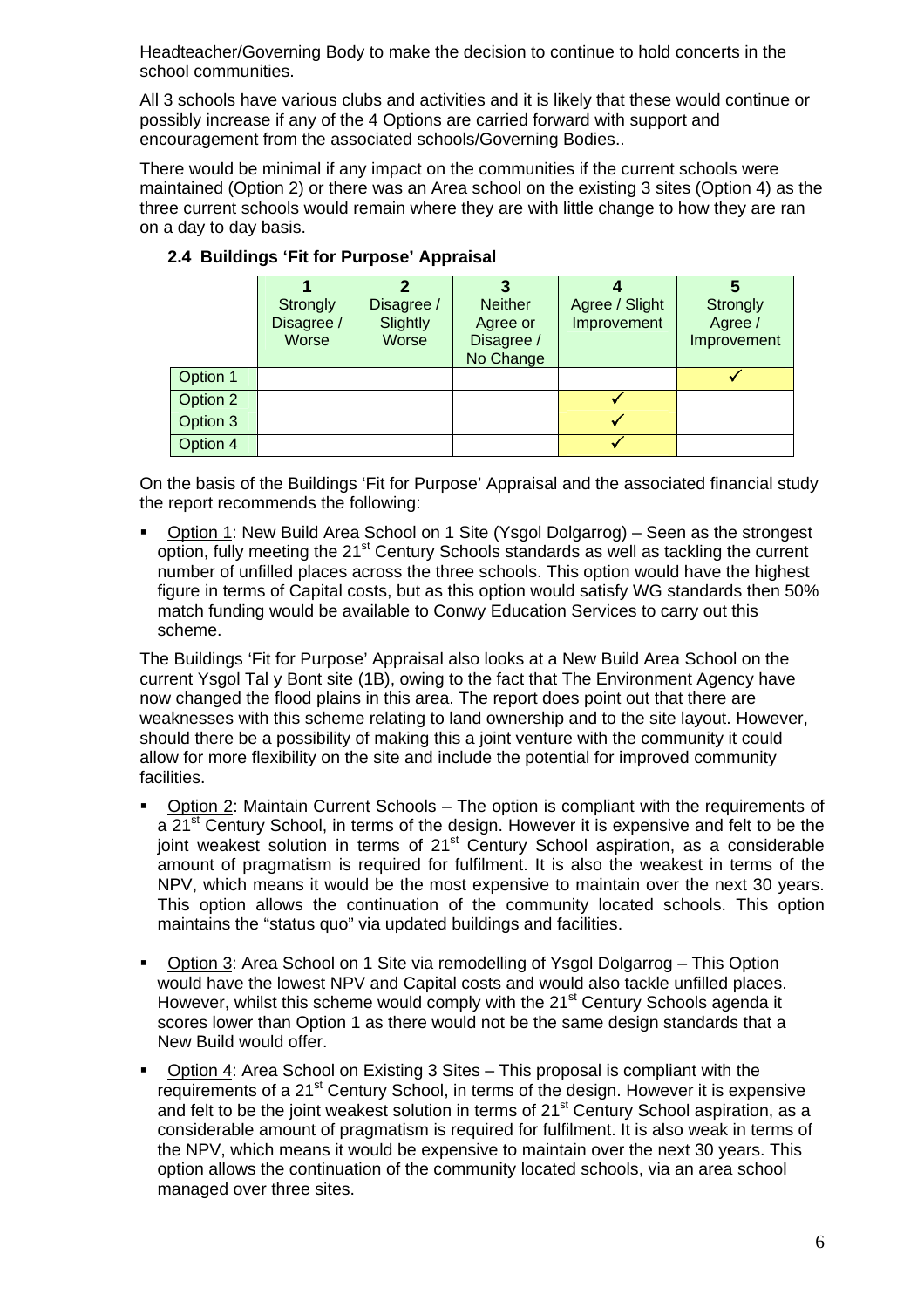## **2.5 Equalities Impact Assessment**

The Equalities Impact Assessment is carried out to ensure that no interested group/party is disadvantaged by the proposals and recommendations of the Impact Assessments carried out (Community, Language, Transport and Buildings).

The Community Impact Assessment takes into account that each of the 3 schools currently make use of a community facility or have the school used by the community for various clubs and groups. Should there be an Area school on the one site there could be a loss of choice for members of the community who use the school as issues regarding availability and accessibility could mean that some groups/clubs may be affected. Also as both Ysgol Tal y Bont and Ysgol Trefriw make regular use of their village hall and this could suggest a negative impact as the communities would lose a valuable asset to them.

However, we can take a positive angle in that measures can be taken to try and counteract any negative impact by allowing for the opportunity for good relations to be formed as groups could collaborate and potentially with better facilities available new groups could be formed.

All 3 schools also have a variety of clubs and groups across the schools including breakfast, after school, sports and dance clubs to name a few. Should the schools join together there is no reason to suggest that these clubs could not continue with the potential for increased participation. All of the schools partake in the Urdd Eisteddfod which again should not have any impact should any of the Options be taken forward.

The Language Impact Assessment focuses on the preservation and promotion of the Welsh Language in Conwy's schools. As all 3 schools are currently Welsh medium schools there should be no change in the use of the language in both the classroom and playground environments whichever option is carried forward.

None of the schools' pupils would be at a disadvantage should an amalgamated school go ahead as there may well be the opportunity to further promote the use of the Welsh Language by one joint Governing Body having a clear policy to promote the first language welsh in the classroom and bilingualism outside of the classroom environment; including opportunities to develop Welsh in the home through promotion of welsh classes for parents and reluctant adult speakers.

In respect of journey times, the Transport Impact Assessment advises that there may be a negative impact for some pupils if Options 1 or 3 are progressed as they will be living further away from their nearest school meaning that journey times and costs would rise. However as these pupils, mainly in the Trefriw area, will be over 2 miles from the nearest appropriate school they would be eligible to receive free home to school transport; meaning that steps would be taken to try and eliminate any negative impact or disadvantage to pupils.

|          |            | 2          |                |             | 5           |
|----------|------------|------------|----------------|-------------|-------------|
|          | Strongly   | Disagree / | <b>Neither</b> | Agree /     | Strongly    |
|          | Disagree / | Slightly   | Agree or       | Slight      | Agree /     |
|          | Worse      | Worse      | Disagree /     | Improvement | Improvement |
|          |            |            | No Change      |             |             |
| Option 1 |            |            |                |             |             |
| Option 2 |            |            |                |             |             |
| Option 3 |            |            |                |             |             |
| Option 4 |            |            |                |             |             |

## **2.6 Reflecting the Views of Those Most Directly Affected**

(See Appendix 2 for a breakdown of the community and children's workshop scores)

#### **2.6.1 Community Views**

In August 2009 Conwy Cabinet agreed that nominated stakeholder meetings should be held in the communities where schools had been identified for initial review within the *'Modernisation of Conwy Primary Schools – Consultation on the Areas for Review Document'*. The aim of the meetings was to discuss the 'Areas for Review Document' in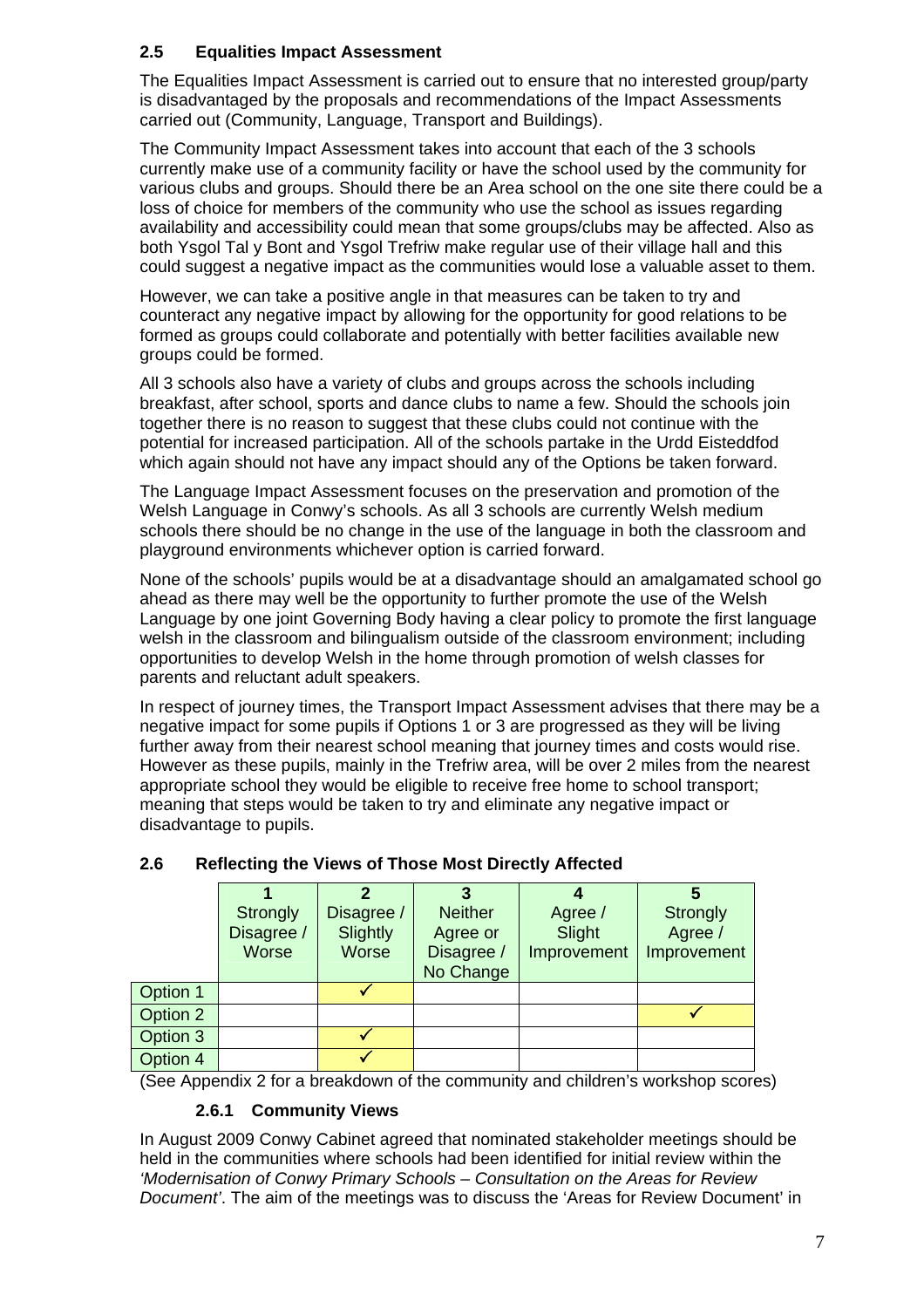relation to the progress made so far for each particular area allowing for the stakeholders to share their views and suggestions for their community area/schools.

The views of the community then informed the October 2010 *'Strategy for the Modernisation of Conwy Primary Schools – Implementation Plan'*, showing as 'Community Preferred Option (2)'.

In the Caerhun & Trefriw Area the 'Community Preferred Option (2)' was to Maintain Current Schools. Feedback from the stakeholder meetings stressed on the importance of the ethos of small rural schools being at the heart of the communities and that smaller classes were of benefit to pupils. There were also concerns over the loss of choice and loss of the Welsh language.

## **2.6.2 Children's Views**

With the permission of the Headteachers and the Governing Bodies of the 3 schools, workshop sessions were held with Year 3 – 6 pupils at Ysgol Dolgarrog, Ysgol Tal y Bont and Ysgol Trefriw. As all of the schools teach through the medium of Welsh each of the workshops was also carried out in Welsh. The purpose of the sessions was to share with the pupils the options for their schools, and what each of the options will mean for them. This was done by showing them a short slideshow with the options explained as follows:

 Option 1 – Joining Option 2 – Stay the same Option 3 – Sharing

We then asked pupils for their questions and views on the options for their schools. For each option pupils noted down their views on green and red hands (on the one hand I like this, but on the other hand I do not like this…) which they attributed to the corresponding option.

The final activity for the children was for them to vote for each option for their school, using a thumbs up, thumbs middle and thumbs down selection for them to make under each of the options. An example of the voting sheet is shown below.



The votes from each school were then counted to provide a positive, neutral or negative score for each option. The scores were then totalled from across the 3 schools to provide an overall result for the Caerhun and Trefriw Area.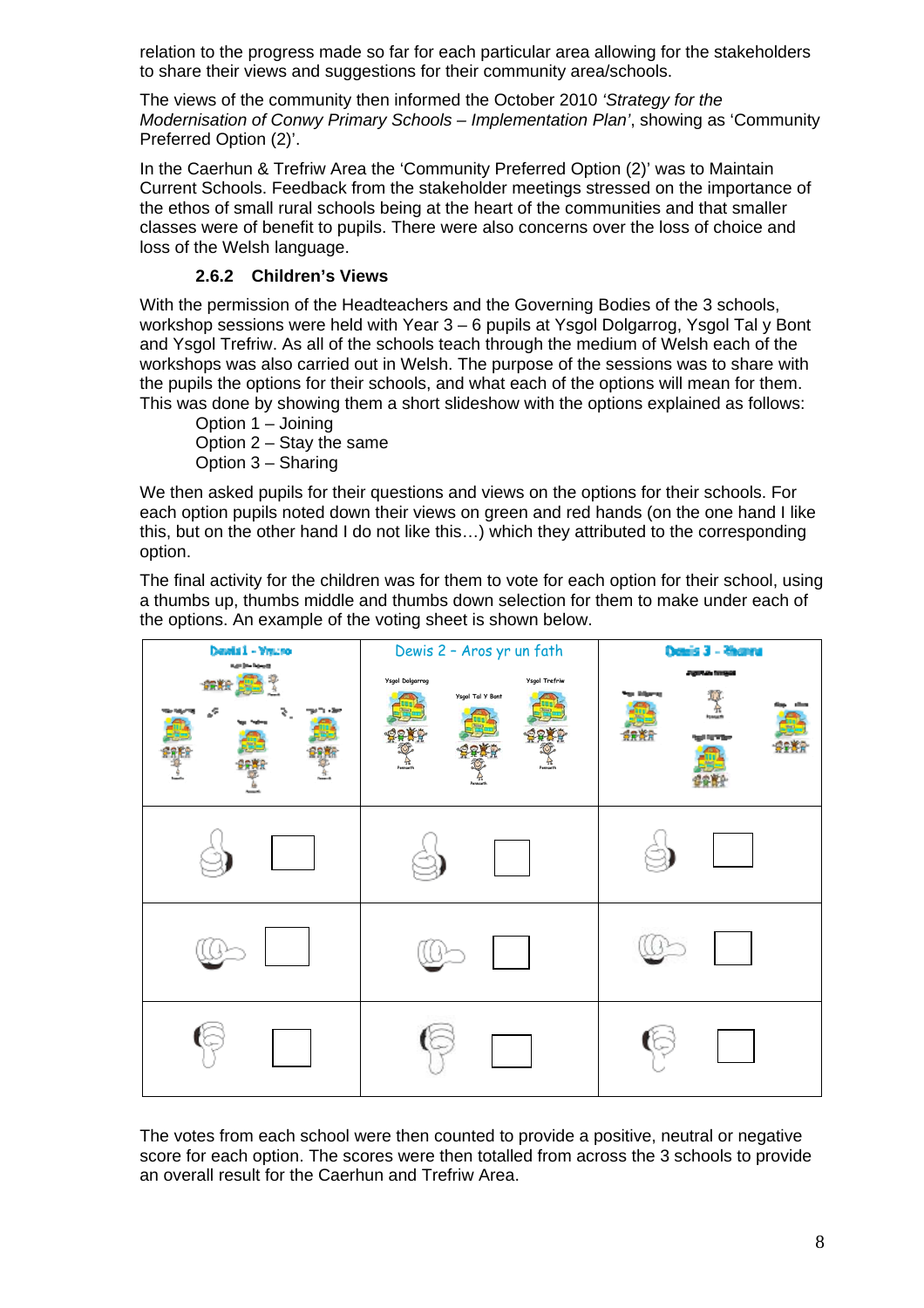## **2.7 Pupil Places**

**Better matching of demand for and supply of pupil places:** 

|          | <b>Strongly</b> | Disagree /   | <b>Neither</b> | Agree /     | Strongly    |
|----------|-----------------|--------------|----------------|-------------|-------------|
|          | Disagree /      | Slightly     | Agree or       | Slight      | Agree /     |
|          | Worse           | <b>Worse</b> | Disagree /     | Improvement | Improvement |
|          |                 |              | No Change      |             |             |
| Option 1 |                 |              |                |             |             |
| Option 2 |                 |              |                |             |             |
| Option 3 |                 |              |                |             |             |
| Option 4 |                 |              |                |             |             |

When we look at the pupil numbers and places we can see that in January 2013 the average figure of unfilled places across the 3 schools was 49%, with this figure expected to rise to 52% by 2018. Housing developments (with planning permission) within the catchment areas may yield more potential pupils, meaning that the average percentage of unfilled places across the 3 sites could be at a figure of 42% by 2018.

Option 1 (New Build Area School on one Site) and Option 3 (Area School on one Site via remodelling) would significantly reduce the number of unfilled places to an estimated 13% by 2018. Also if we take into account the potential pupil increases identified through the LDP it may be that the school would have minimal unfilled places and we would potentially have to continue to monitor pupil numbers with the possibility of providing more space in an Area School from 2018.

Option 2 (Maintain Current Schools) and Option 4 (Area School on existing 3 Sites) would mean that unfilled places would still be at 48% and 42% respectively. Even taking into account an increase of potential pupils from the LDP unfilled places would be at 42% by 2018. A full breakdown of pupil numbers and unfilled places for the 3 schools is available to view in Appendix 3.

Taking account of the agreed tolerances based on percentage points:

| 5 (Improvement)        | $51(+)$ to $100(+)$ |
|------------------------|---------------------|
| 4 (Slight Improvement) | $11(+)$ to $50(+)$  |
| 3 (No change)          | $10(+)$ to $10(-)$  |
| 2 (Slightly Worse)     | 11(-) to $50(-)$    |
| 1 (Worse)              | $51(-)$ to $100(-)$ |

The impact on unfilled places scores a 5 (Improvement) for Options 1 and 3 and 2 (Slightly Worse) for Options 2 and 4.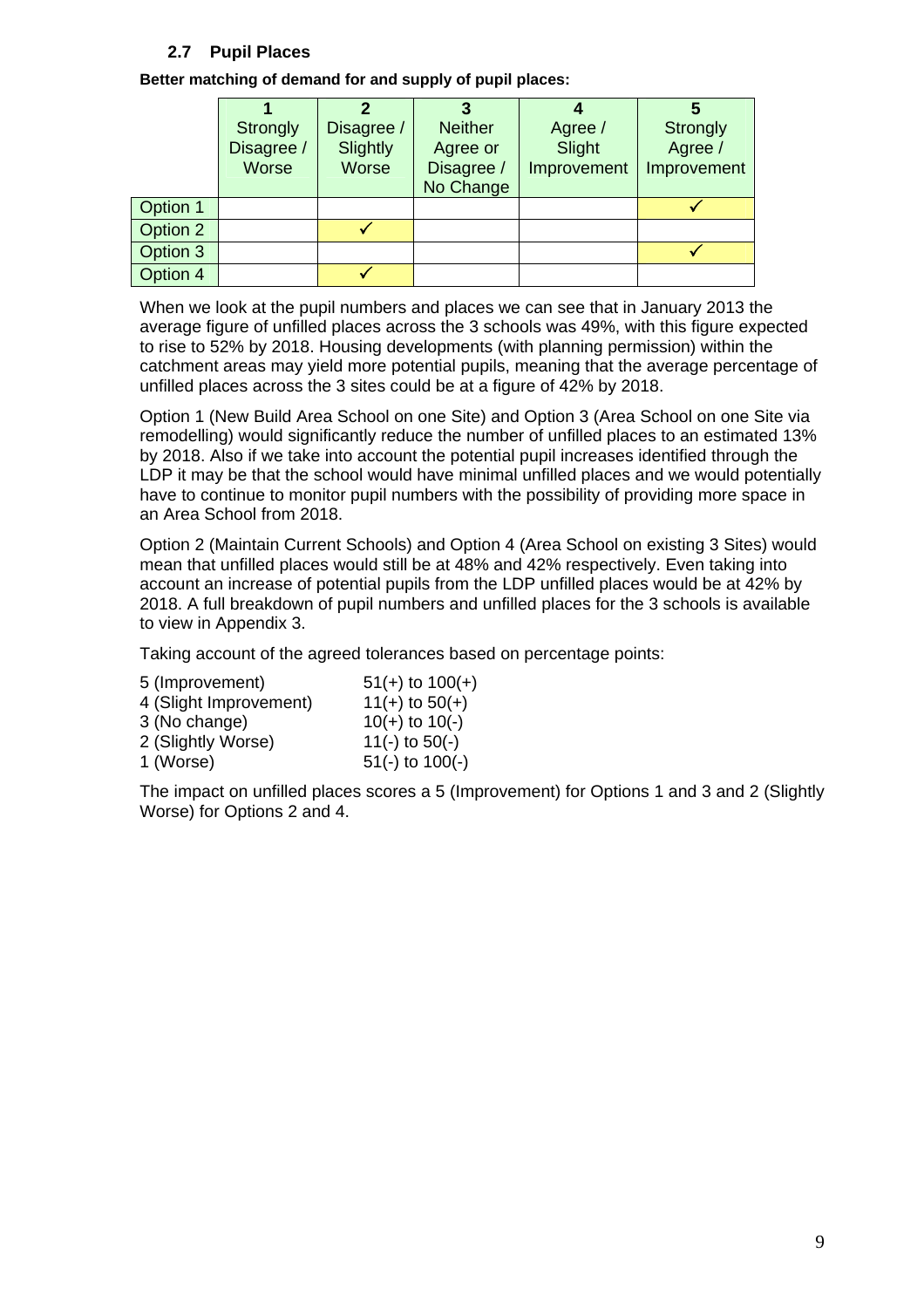## **3. Caerhun & Trefriw Area Option Appraisal**

*(IA – Impact Assessment)*

5 – Strongly Agree / Improvement

- 4 Agree / Slight Improvement
- 3 Neither Agree nor Disagree / No change
- 2 Disagree / Slightly Worse
- 1 Strongly Disagree / Worse

<span id="page-9-0"></span>

| <b>Non-Financial Benefits Criteria</b>                                                         |                                                                                                            |                              | <b>Option 1</b> (Driver-led) |                                              | <b>Option 2 (Community</b> |                                              | Option 3       |                                                | <b>Option 4</b> |                                     |
|------------------------------------------------------------------------------------------------|------------------------------------------------------------------------------------------------------------|------------------------------|------------------------------|----------------------------------------------|----------------------------|----------------------------------------------|----------------|------------------------------------------------|-----------------|-------------------------------------|
|                                                                                                |                                                                                                            | Agreed                       |                              | New Build Area School<br>on one Site - Ysgol |                            | Preferred)<br>Maintain Current Schools       |                | Area School on one Site<br>via re-modelling of |                 | Area School on Existing<br>3 sites. |
|                                                                                                |                                                                                                            | Weighting                    |                              | Dolgarrog)                                   |                            |                                              |                | Ysgol Dolgarrog                                |                 |                                     |
|                                                                                                |                                                                                                            |                              | Raw                          | Weighted                                     | Raw                        | Weighted                                     | Raw            | Weighted                                       | Raw             | <b>Weighted</b>                     |
| a                                                                                              | Pupils will arrive at school within an<br>appropriate travelling time (Transport IA)                       | 15                           | $\overline{2}$               | 30                                           | $\mathbf{3}$               | 45                                           | $\overline{2}$ | 30                                             | 3               | 45                                  |
| $\mathsf b$                                                                                    | Better matching of demand for and<br>supply of pupil places                                                | 20                           | 5                            | 100                                          | $\overline{2}$             | 40                                           | 5              | 100                                            | $\overline{3}$  | 60                                  |
| C                                                                                              | Reflects the views of those most directly<br>affected                                                      | 15                           | $\overline{2}$               | 30                                           | 5                          | 75                                           | $\overline{2}$ | 30                                             | $\overline{2}$  | 30                                  |
| d                                                                                              | The school building(s)/sites(s) is/are 'Fit<br>For Purpose' (Buildings IA)                                 | 20                           | 5                            | 100                                          | $\overline{4}$             | 80                                           | 4              | 80                                             | 4               | 80                                  |
| e                                                                                              | Community Focus school (Community IA)                                                                      | 15                           | $\mathbf{1}$                 | 15                                           | 3                          | 45                                           | 1              | 15                                             | $\overline{2}$  | 30                                  |
|                                                                                                | Provides further opportunities for pupils<br>to develop Welsh-medium and bilingual<br>skills (Language IA) | 15                           | $\overline{4}$               | 60                                           | $\overline{3}$             | 45                                           | $\overline{4}$ | 60                                             | $\overline{3}$  | 45                                  |
|                                                                                                | Total Option Score (maximum available 500)                                                                 |                              |                              | 335                                          |                            | 330                                          |                | 315                                            |                 | 290                                 |
|                                                                                                | Est. Additional Transportation Costs (per day)                                                             |                              |                              | $+£30.00$                                    |                            | £15.00                                       |                | $+£30.00$                                      |                 | £15.00                              |
|                                                                                                |                                                                                                            | <b>NPV Appraisal</b>         | £14,489,120                  |                                              | £16,895,780                | £13,210,340                                  |                | £15,072,290                                    |                 |                                     |
|                                                                                                |                                                                                                            | <b>Initial Capital Costs</b> |                              | £4,251,172                                   |                            | £4,192,360                                   |                | £3,062,327                                     |                 | £4,192,360                          |
| <b>School Revenue Allocation</b><br>(including NNDR impact associated with Capital investment) |                                                                                                            |                              |                              | £493,040<br>£630,270                         |                            | £504,177                                     |                | £523,442                                       |                 |                                     |
| Revenue Savings(-) or<br><b>Additional Revenue Required(+)</b>                                 |                                                                                                            |                              |                              | $- E 148,659$                                | $-E$ 11,429                |                                              |                | $-E$ 137,521                                   |                 | $-E$ 118,256                        |
| Cost per pupil<br>(Currently Dolgarrog - £5,148, Tal y Bont - £4,629 and<br>Trefriw - £5,145)  |                                                                                                            |                              |                              | £3,837                                       |                            | £4,946 (Dol)<br>£4,646 (TyB)<br>£5,109 (Trf) |                | £3,924                                         |                 | £4,073                              |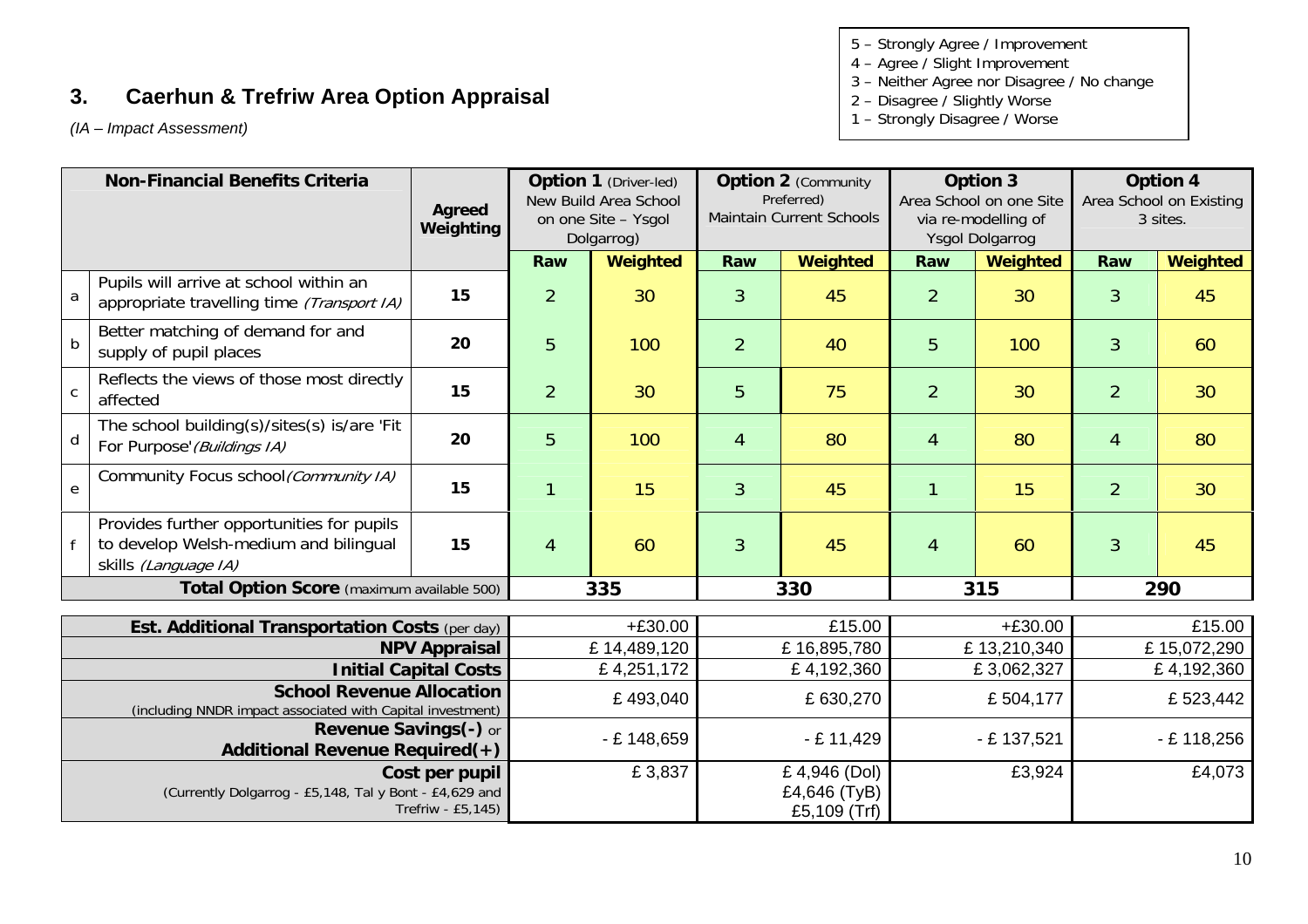## **3.1 Conclusions to the Option Appraisal**

Taking into consideration all of the information and evidence gathered through the various Impact Assessments and in this Option Appraisal, the option considered to be the best way forward is Option 1 – New Build Area School on 1 Site (Ysgol Dolgarrog).

## **3.1.1 Option 1 – New Build Area School on 1 Site (Ysgol Dolgarrog)**

This is considered to be the best option in terms of the non-financial benefits with a score of 335.

Having an Area School on 1 Site would significantly help in reducing the number of unfilled places, from the current average of 49% unfilled places across the three schools to an estimated 13% unfilled places by 2018 should this option be carried forward.

The Welsh Language Impact Assessment makes the recommendation that an amalgamated school would be beneficial for the preservation of the Welsh Language and would allow for a joint Governing Body to draw up a policy regarding the development of the schools' existing good practice in teaching first language Welsh.

This option was the least popular with pupils and the members of the community, as the importance and value of the community schools was made apparent through children's workshops at each of the schools and stakeholder meetings in the communities.

In terms of the Buildings 'Fit for Purpose' appraisal a new build school would be the best option, fully meeting the 21<sup>st</sup> Century Schools agenda. This option would satisfy WG standards and it is possible that 50% match funding would then be available to Conwy Education Services to carry out this scheme.

 This option does have the highest initial Capital costs as it involves a new build scheme. However it would produce the highest savings in terms of the School Revenue Allocation with a saving of around £148,000. The NPV appraisal (which looks at running costs over a 30 year period) is lower than it would be for Options 2 or 4 showing that an Area school will make long term savings; and is only slightly higher than Option 3 taking into account that this option includes a new build scheme.

## **3.1.2 Option 2 – Maintain Current Schools**

This option came out as the second in terms of the benefits, with a score of 330.

In terms of the Community Impact Assessment and the 'views of those most directly affected' this was the favoured option. Both the community and the children's views reflected that they would like to keep the schools as they are.

The Community Impact Assessment makes the point that the communities of Dolgarrog, and especially Tal y Bont & Trefriw would be at a disadvantage if they lost their schools as both the schools and communities currently make use of facilities provided by and within the school and community.

This option would also not tackle any unfilled places, meaning that by 2018 there could potentially be an average of 52% unfilled places across the three schools which is significantly higher than the ideal of 10% surplus places in a school.

The Capital cost for the scheme of maintaining the 3 current schools is only slightly less than the new build option, as all schools would require considerable works in order to bring them up to 21<sup>st</sup> Century Schools standards. There would also be little savings made in terms of the School Revenue Allocation with around £630,000 required in comparison to around £500,000 for the other 3 options. This option also has the highest NPV value, which suggests that this option would be the most costly in the long term and would not make any impact on the number of unfilled places there are in all of the 3 schools.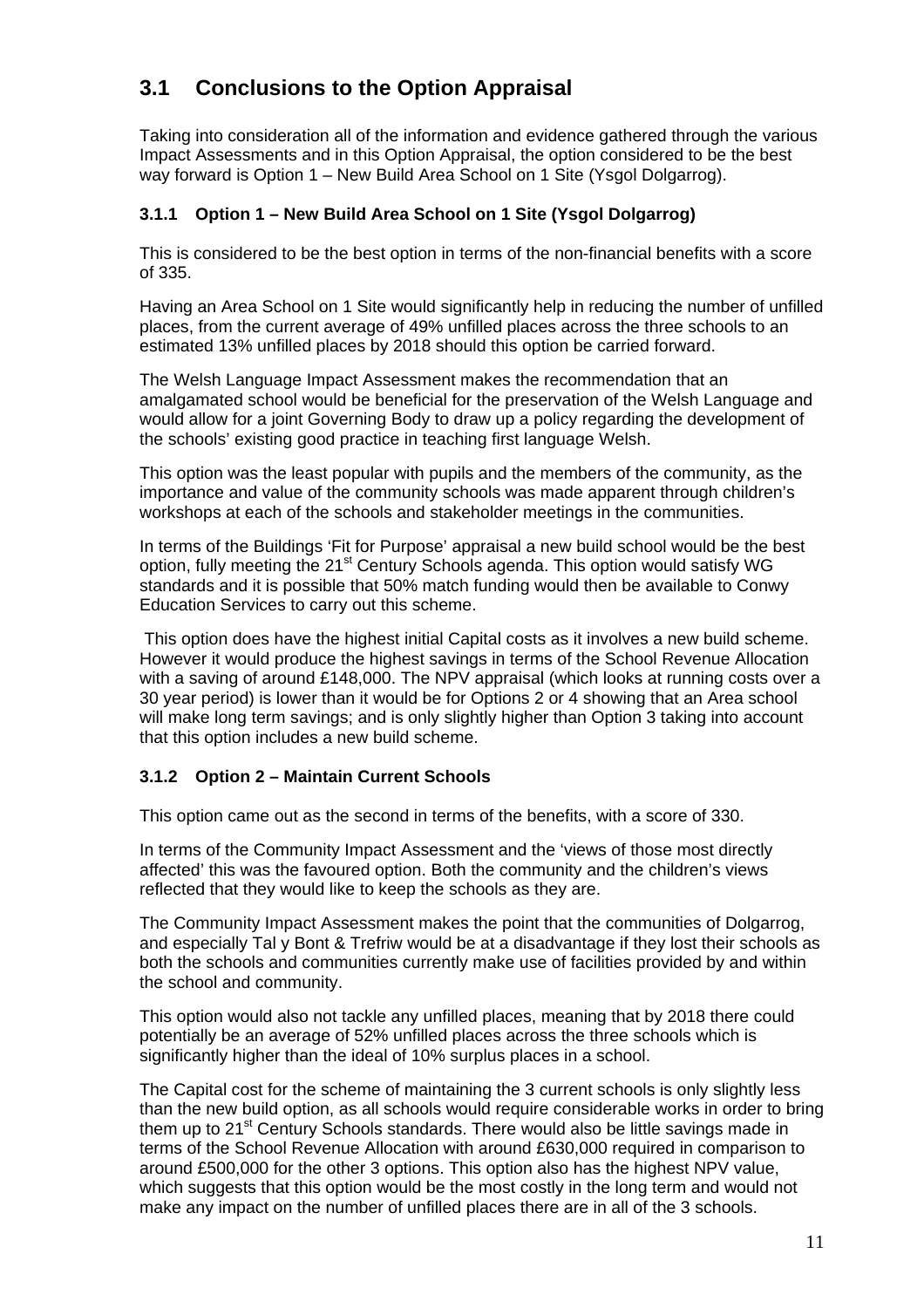## **3.1.3 Option 3 – Area School on 1 site via remodelling of Ysgol Dolgarrog**

This was the third best option, scoring 315.

As with Option 1, an Area School on 1 Site would significantly help to reduce the number unfilled places and would benefit from one Governing Body having a mutual way forward in terms of their Welsh Language development and the continuing development of educational standards.

Where this option differs to Option 1 in terms of the Buildings 'Fit for Purpose' is that the remodelling of the Ysgol Dolgarrog site would not have the same design standards that a new build would offer. There would also be fewer savings to be made in the School Revenue Allocation compared to Option 1 with around £137,000 savings to be made.

This scheme would fully satisfy the  $21<sup>st</sup>$  Century Schools agenda and scores the lowest in terms of the Capital costs and NPV value, again suggesting that an Area School is the best way forward for the future.

#### **3.1.4 Option 4 – Area School on Existing 3 Sites**

This was the lowest scoring of the four options, with a score of 290.

As with Option 2, there would be no change/impact regarding any issues on Transport, Welsh Language or unfilled places, as the sites would continue to stay where they are with no significant change for pupils and their families; and the amount of unfilled places would continue to be significantly higher than the ideal, possibly increasing even further.

This option was also not a popular choice with the children during the workshop sessions, mainly due to the idea of sharing a Headteacher.

There would not be much difference from Option 2 in terms of the Buildings 'Fit for Purpose' appraisal. There would be significant Capital costs in order to bring the three schools up to a 'fit for purpose' standard, with less savings to be made in the School Revenue Allocation in comparison with an Area School on 1 Site (Options 1 or 3). Also the NPV value is the second highest across the options, implying that the running of 3 separate sites will continue to be the least cost effective way forward, as is also reflected in Option 2 to maintain the current schools.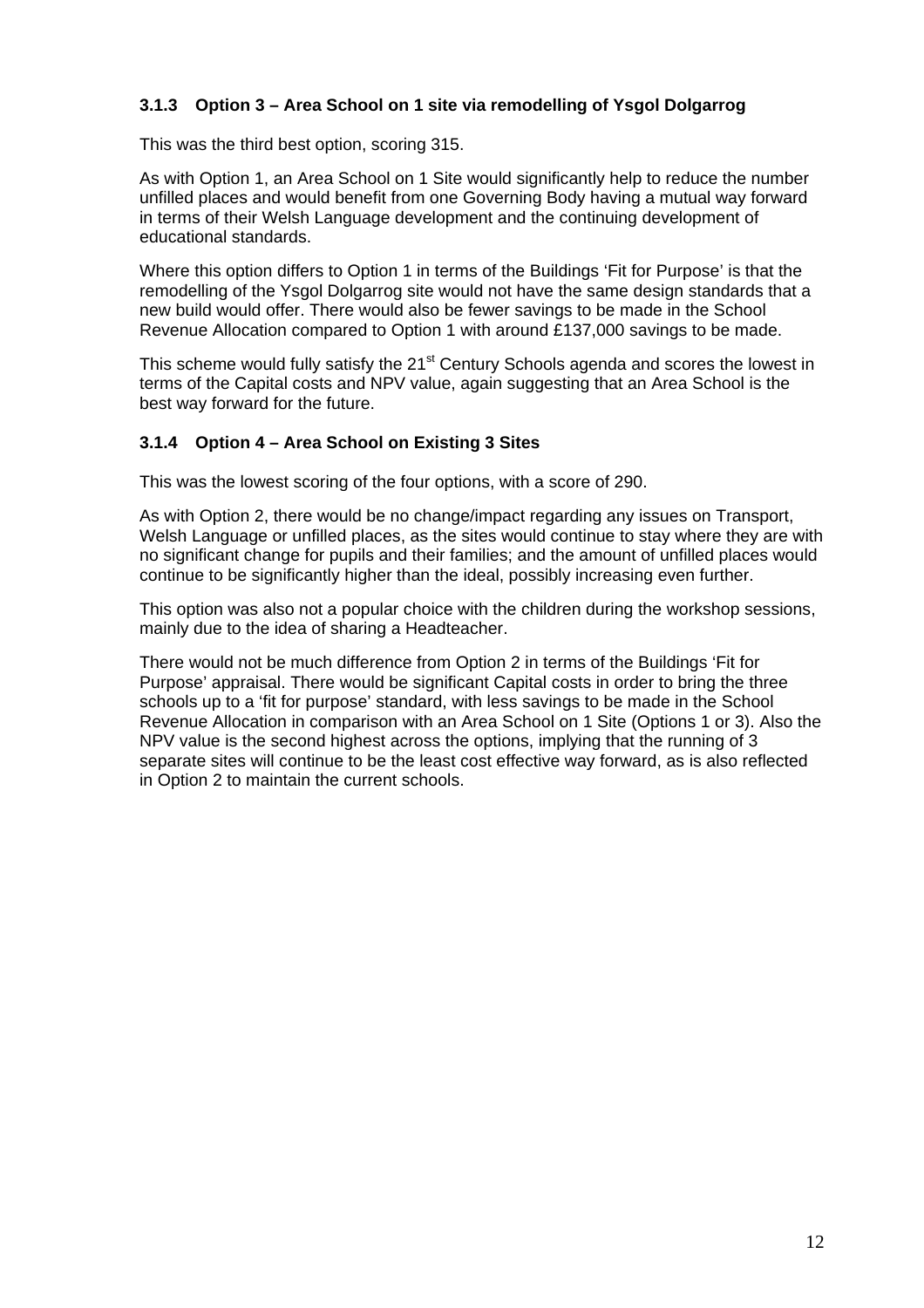## **4. Caerhun and Trefriw Area Profile**

## **4.1 Ward Profiles**

There are three primary schools covering the Caerhun and Trefriw area - Ysgol Dolgarrog, Ysgol Tal Y Bont and Ysgol Trefriw. All three schools are classed as Welsh Medium Primary Schools and all pupils are taught Welsh as a first language. Ysgol Dolgarrog and Ysgol Tal Y Bont are within the Caerhun ward; the catchment area for Ysgol Dolgarrog is to the south of the ward incorporating the village of Dolgarrog and the surrounding National Park. Ysgol Tal Y Bont's catchment is in the northern part of the Caerhun ward and includes the villages of Tal y Bont, Ty'n-y-groes and Llanbedr-y-cennin. Ysgol Trefriw is situated in the Trefriw ward covering the village of Trefriw and the surrounding rural countryside. Both wards have an urban/rural classification of 'Village, Hamlet & Isolated Dwellings'.<sup>[1](#page-0-1)</sup>

The combined population for both wards is 3236, containing slightly a higher proportion of people up to 65 years of age than the mean average for Conwy County; and a lower proportion of children aged 0-15. [2](#page-12-0) The catchment area population of Ysgol Dolgarrog is 433 with 444 dwellings within 1 mile of the school. There are 316 dwellings within 1 mile of Ysgol Tal Y Bont and a catchment area population of 1294. For Ysgol Trefriw the catchment area population is 824 with [3](#page-12-1)85 dwellings within 1 mile of the school.<sup>3</sup>



*Map 1: Caerhun and Trefriw Wards Boundaries* 

The current deposit Conwy Local Development Plan (2007 – 2022) indicates that new housing sites will be developed within the Caerhun and Trefriw area, with intentions for the Caerhun ward (covering both Ysgol Dolgarrog and Ysgol Tal Y Bont catchments) to accommodate a further 57 dwellings with a potential for an additional 18 primary school pupils associated with these extra dwellings. In the Trefriw ward and catchment area a further 17 dwellings could be accommodated and could potentially yield an additional 5 pupils. This is inclusive of new proposed housing allocations and sites with current planning permission.

 $\overline{a}$ 

<span id="page-12-2"></span><sup>&</sup>lt;sup>1</sup> Office for National Statistics, Local Area Profile

<span id="page-12-0"></span><sup>&</sup>lt;sup>2</sup> 2011 Census Key Statistics

<span id="page-12-1"></span><sup>&</sup>lt;sup>3</sup> 2011 Census and Post Office Address point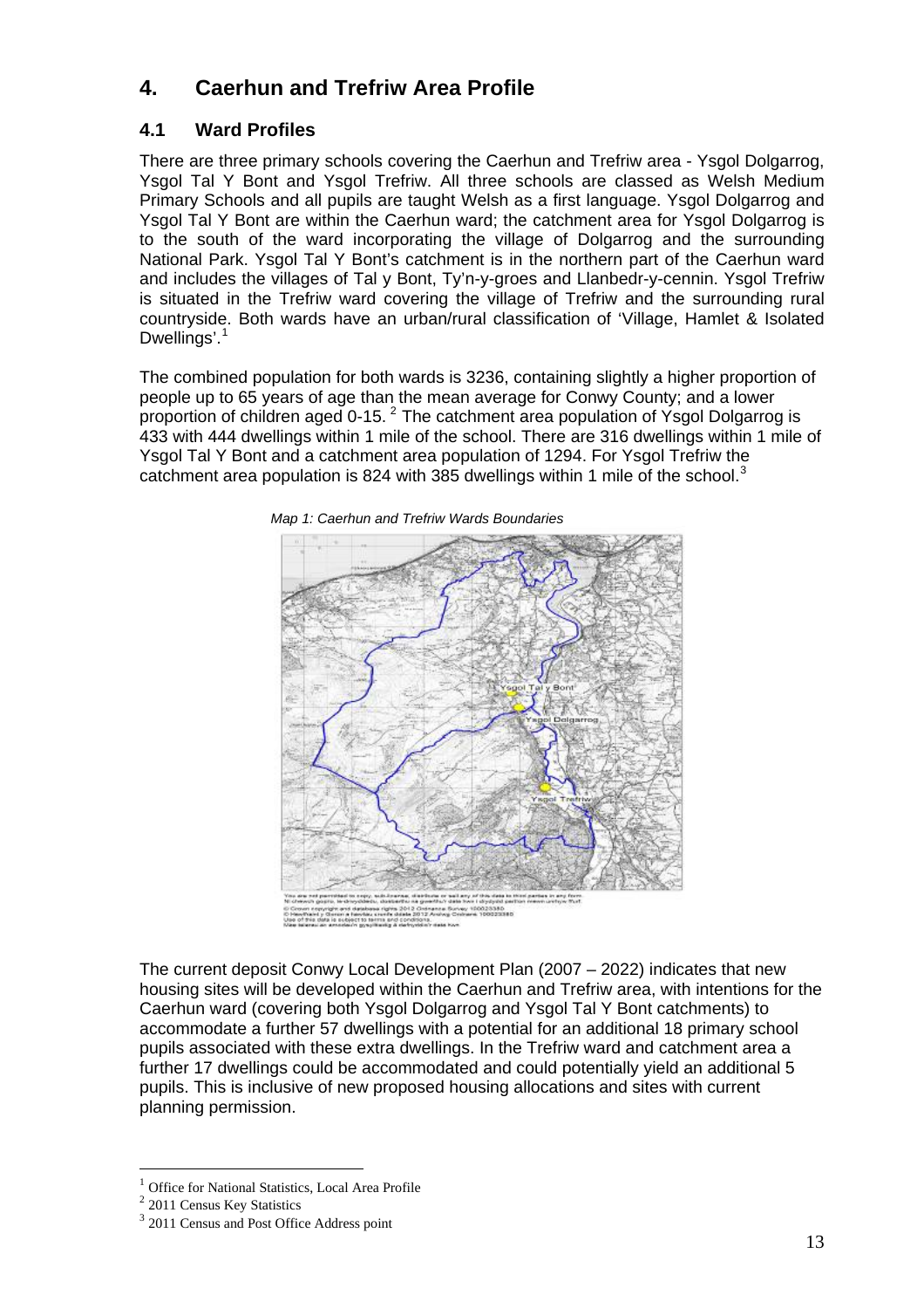According to the 2011 Census information 54.7% of the population of the Caerhun ward were born in Wales, with 41% being able to speak Welsh (a decrease of around 3% since the 2001 Census figures) and 33% having one or more skills in Welsh. Conversely within the Caerhun ward 44% of people have no skills in Welsh.

In the Trefriw ward, 59% of the population were born in Wales. The 2011 Census information also tells us that 45% of Trefriw's population can speak Welsh (a decrease of around 5% since the 2001 Census figures) with 33% having one or more skills in Welsh. However, 38% of people within the Trefriw ward have no skills in Welsh.<sup>[4](#page-12-2)</sup>

The 2011 Census tells us that 68% (644) of residents in the Caerhun ward travel to work by car or van, and in the Trefriw ward this figure is 69% (395). These figures are slightly higher than those for Conwy County and for Wales, owing to the fact that both wards are in more of a rural location. The rural location of both wards also accounts for the fact that the percentage of people who work at home is also higher than the average for Conwy County and for Wales; with 15% of Caerhun's population working mainly at or from home and 9% of Trefriw's population working mainly at or from home.<sup>[5](#page-13-0)</sup>

#### *Conwy Birth Rates*

Birth rates in Conwy have remained fairly consistent between 1996 and 2011, increasing again slightly since 2009. However birth rates are expected to decrease from 2011 and continue to do so throughout the projection period up to 2033; this would result in a decrease of around 8% over the projected period. <sup>[6](#page-13-1)</sup>



*Chart 2: Conwy Birth Projections – Based on the WAG Local Authority Population Projections for Wales (2008-based) - Summary Report* 



 $\overline{a}$ <sup>4</sup> 2011 Census Key Statistics - table KS207WA<br><sup>5</sup> 2011 Cansus Kay Statistics - table OS701EW

 <sup>2011</sup> Census Key Statistics – table QS701EW

<span id="page-13-2"></span><span id="page-13-1"></span><span id="page-13-0"></span><sup>6</sup> Conwy Birth Projections –WAG Local Authority Population Projections for Wales (2008-based) - Summary Report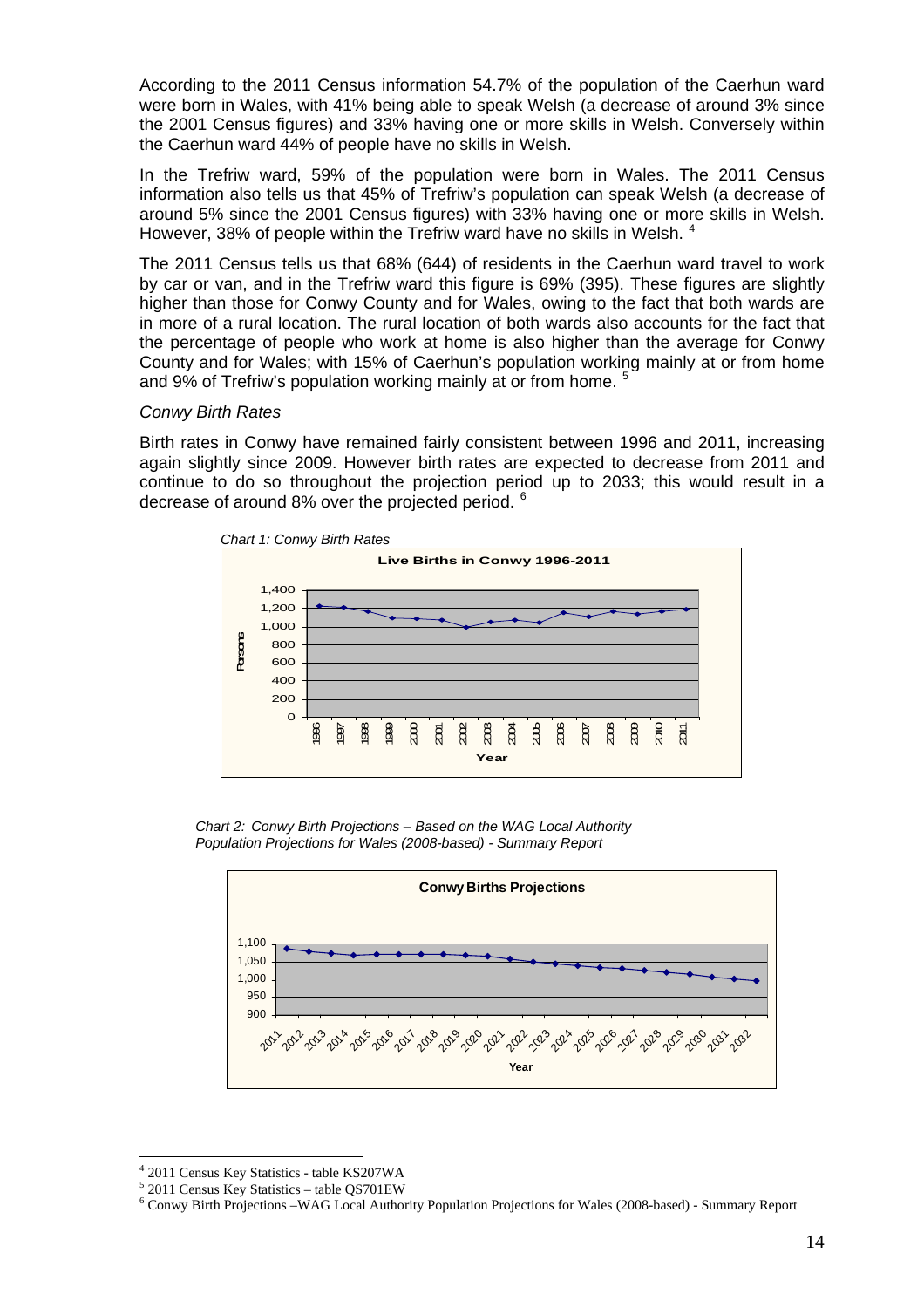## **4.2 School Profiles**

## **4.2.1 Ysgol Dolgarrog**

Ysgol Dolgarrog teaching staff consists of a permanent Headteacher (with a teaching commitment that is at least 50%), there is also a full time teacher and 2 part time

teachers. There are 2 teaching assistants to provide additional support to the pupils, and 2 administrative support staff.<sup>[7](#page-13-2)</sup>

The average class size, according to the 2012

27 in another class.  $8$ 

September Stats returns was 18 pupils, with as low of 13 pupils in one class to a high of

Ysgol Dolgarrog is a Community Welsh medium Primary School for children aged between 3 and 11 years old. The school is located in the centre of the village of Dolgarrog in the Conwy Valley, serving the village and its rural catchment area. The school is a 2 storey building built in 1934 of brick construction and a slate roof, with an additional kitchen built in 1945.

According to the ESTYN inspection report from November 2012 "The area that is served by the school is neither prosperous nor economically disadvantaged."



*Map 2: Ysgol Dolgarrog Catchment* 

#### *Pupil Numbers and Unfilled Places*

In January 2012 there were 58 pupils attending Ysgol Dolgarrog, including 10 pupils attending the nursery part time. The current figure of 48 pupils who attend the school full time has remained relatively constant over the last 5 years with the full time pupil numbers staying between a low of 45 and a high of 48 pupils. This has meant that the percentage of unfilled places (excluding nursery pupils) has also remained at an average figure of 48% over the last 5 years. <sup>[9](#page-14-1)</sup>

Projected pupil numbers for Ysgol Dolgarrog show us that there will be an anticipated rise of around 4 pupils by 2017, which would equate to 42% of unfilled places at the school.

The current deposit Conwy Local Development Plan (2007 – 2022) indicates that new housing sites will be developed within the Caerhun and Trefriw area, with intentions for the Ysgol Dolgarrog catchment area to accommodate a further 55 dwellings with a potential to yield an additional 17 primary school age pupils associated with these extra dwellings. This could potentially impact on the percentage of unfilled places, reducing the figure to around 23%.

 $\overline{a}$ 

<span id="page-14-2"></span><span id="page-14-0"></span><sup>7</sup> Statutory PLASC Return, January 2012

<sup>8</sup> Statutory Class Sizes Return, September 2012

<span id="page-14-1"></span><sup>9</sup> Statutory PLASC Return, January 2012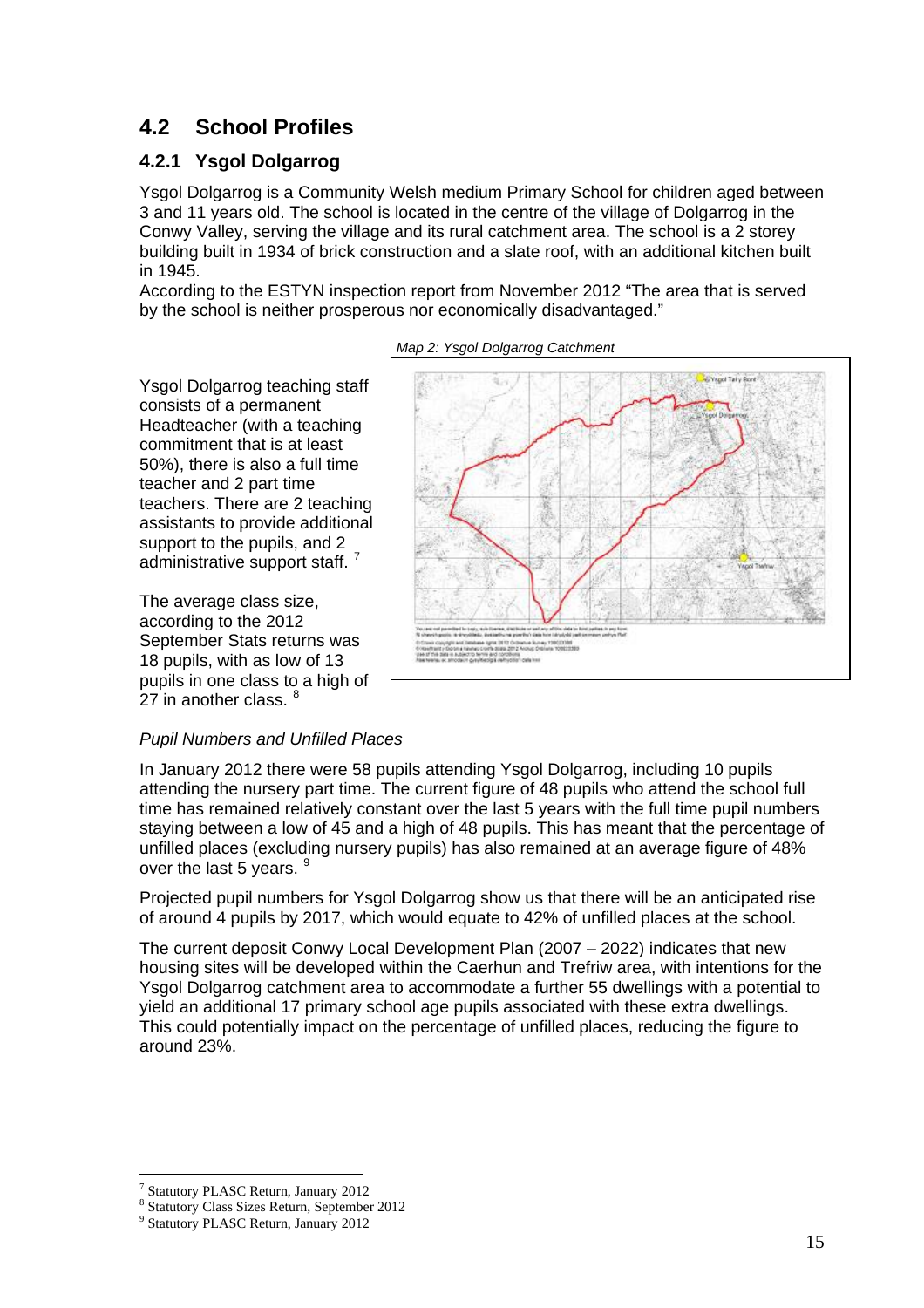*Chart 3: Ysgol Dolgarrog Pupil Numbers & Unfilled Places* 



#### *Catchment Data*

In January 2012 there were 58 pupils (including Nursery) attending Ysgol Dolgarrog. On comparison of these pupils' addresses against the school catchment we can see that 22% of pupils are attending Ysgol Dolgarrog from outside of the catchment area.



Of the 22% of pupils who are attending Ysgol Dolgarrog from outside of the school catchment, the majority live in the catchment area of Ysgol Tal y Bont. Other pupils attending Ysgol Dolgarrog live in the catchments for Ysgol Llangelynnin and Ysgol Trefriw. The chart 5 below reflects the above.

Conversely, there were 9% of pupils who live within the Dolgarrog catchment not attending their local school, for which the reasons are unknown (i.e. not faith based or down to parental preference). The majority of these pupils were attending Ysgol Tal y Bont with another attending Ysgol Bro Gwydir in Llanrwst, as is reflected in chart 6 below.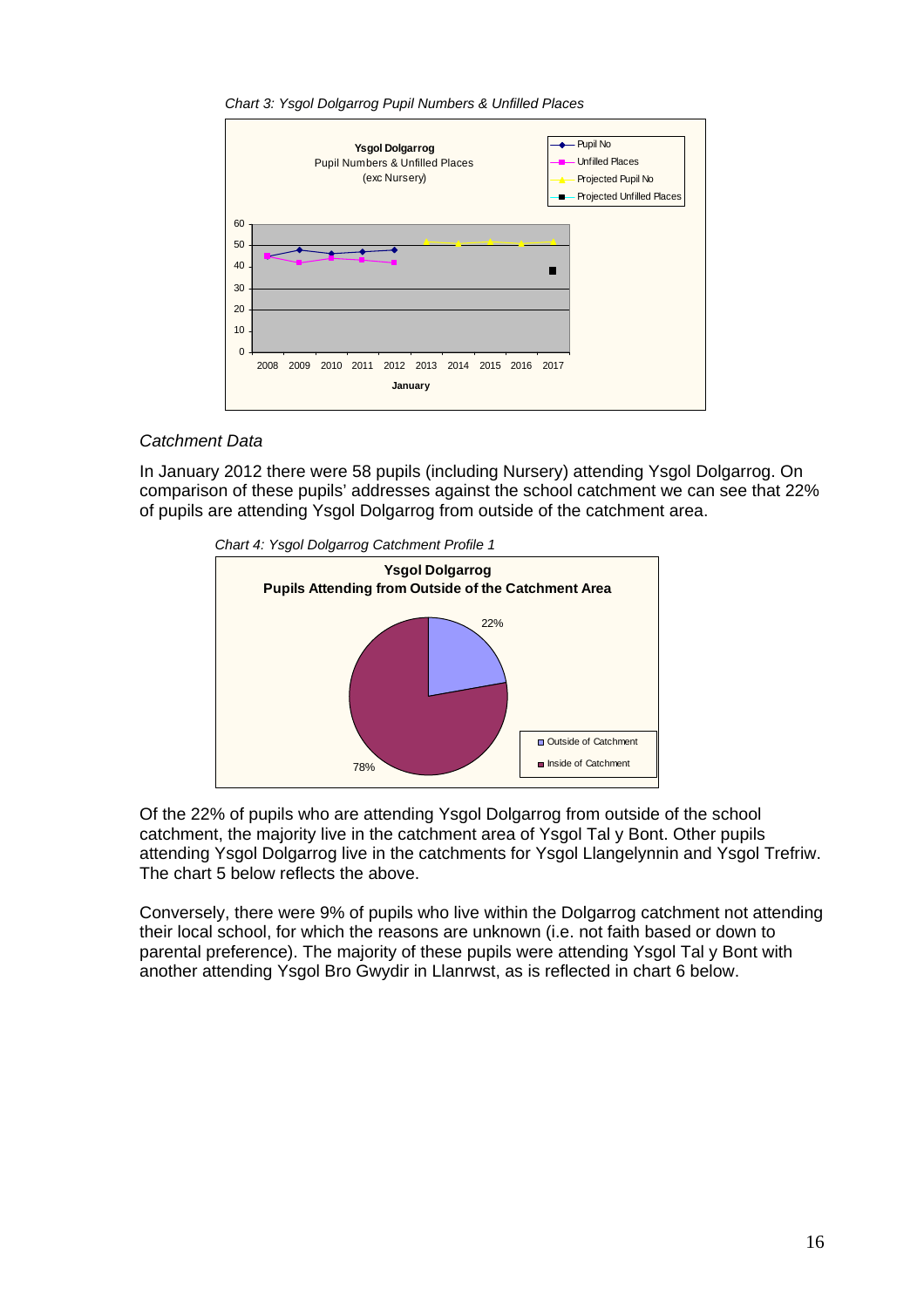







#### *Standards*

The November 2012 ESTYN inspection report for Ysgol Dolgarrog notes that:

 *"In their lessons, and over time, many pupils across the school make good progress in relation to their age and ability. They recall previous learning successfully and show strong knowledge and understanding of what they have learnt."* 

*"As they mature, most pupils enjoy and benefit successfully from a variety of appropriate experiences and opportunities to undertake responsibilities, including the school council and the eco committee."* 

*"There are numerous links with the local community and this has an extensive influence on learning experiences. The community has contributed generously over the years and the effect of this can be seen in the improvement to the outdoor area and the resources that have been contributed to the school."* 

*"In the Foundation Phase, many pupils use oral Welsh regularly when responding to adults. They do this with increasing confidence in a range of situations and the skills of pupils who come from non-Welsh speaking homes develop quickly."* 

*"Many have developed good reading skills in Welsh and English and many read fluently, accurately and with good expression.*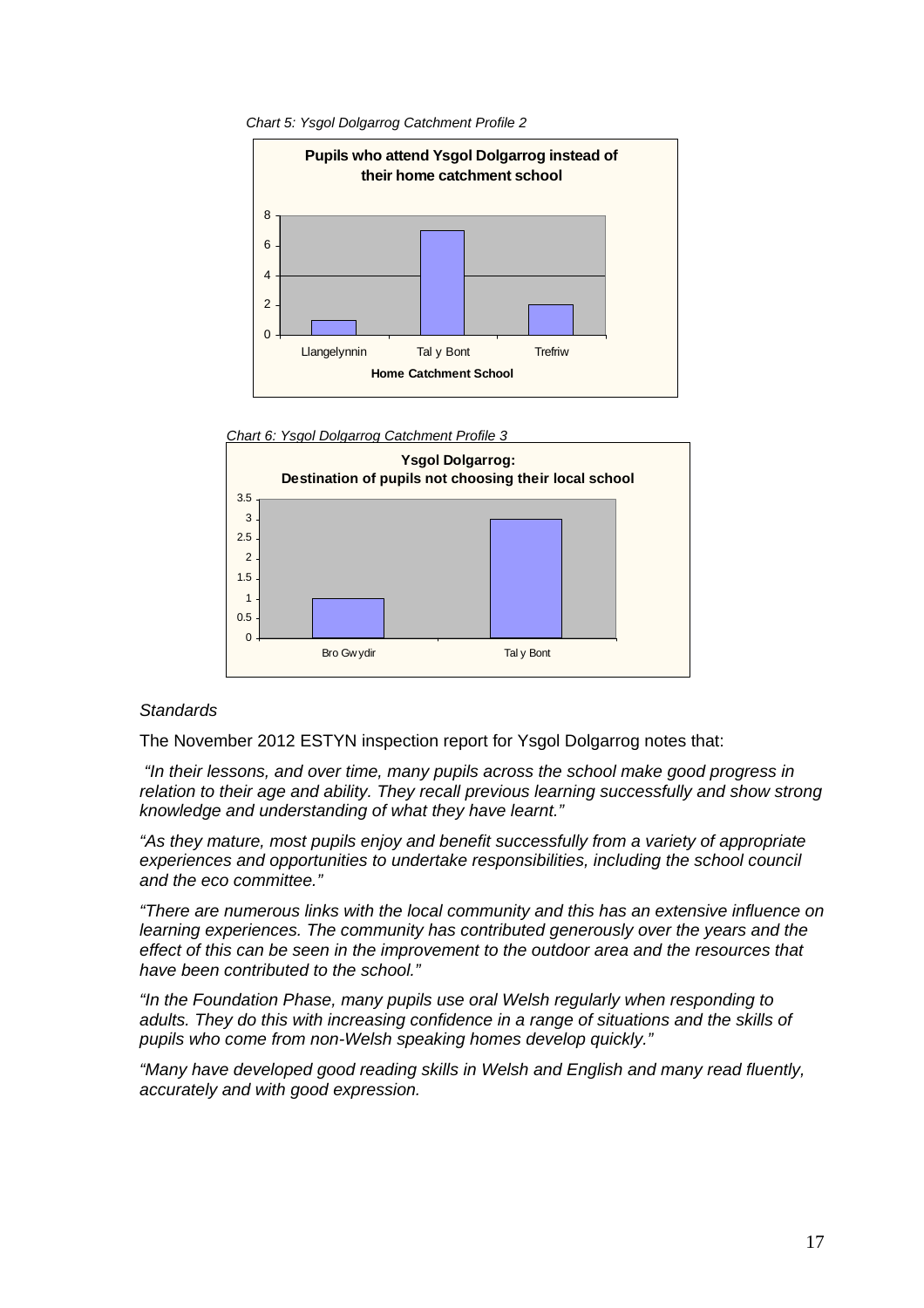During each inspection, inspectors aim to answer three key questions:

## **Key Question 1: How good are the outcomes? Key Question 2: How good is provision? Key Question 3: How good are leadership and management?**

In answering these Key Questions, inspectors use the following four-point scale:

| <b>Judgement</b>      | What the judgement means                                                     |
|-----------------------|------------------------------------------------------------------------------|
| <b>Excellent</b>      | Many strengths, including significant examples of<br>sector-leading practice |
| Good                  | Many strengths and no important areas requiring<br>significant improvement   |
| Adequate              | Strengths outweigh areas for improvement                                     |
| <b>Unsatisfactory</b> | Important areas for improvement outweigh strengths                           |

The outcomes for the 3 Key Questions asked during the inspection were as follows:

| <b>Key Question</b>                       | Judgement |
|-------------------------------------------|-----------|
| 1 How good are the outcomes?              | Adequate  |
| 2 How good is provision?                  | Good      |
| 3 How good are leadership and management? | Good      |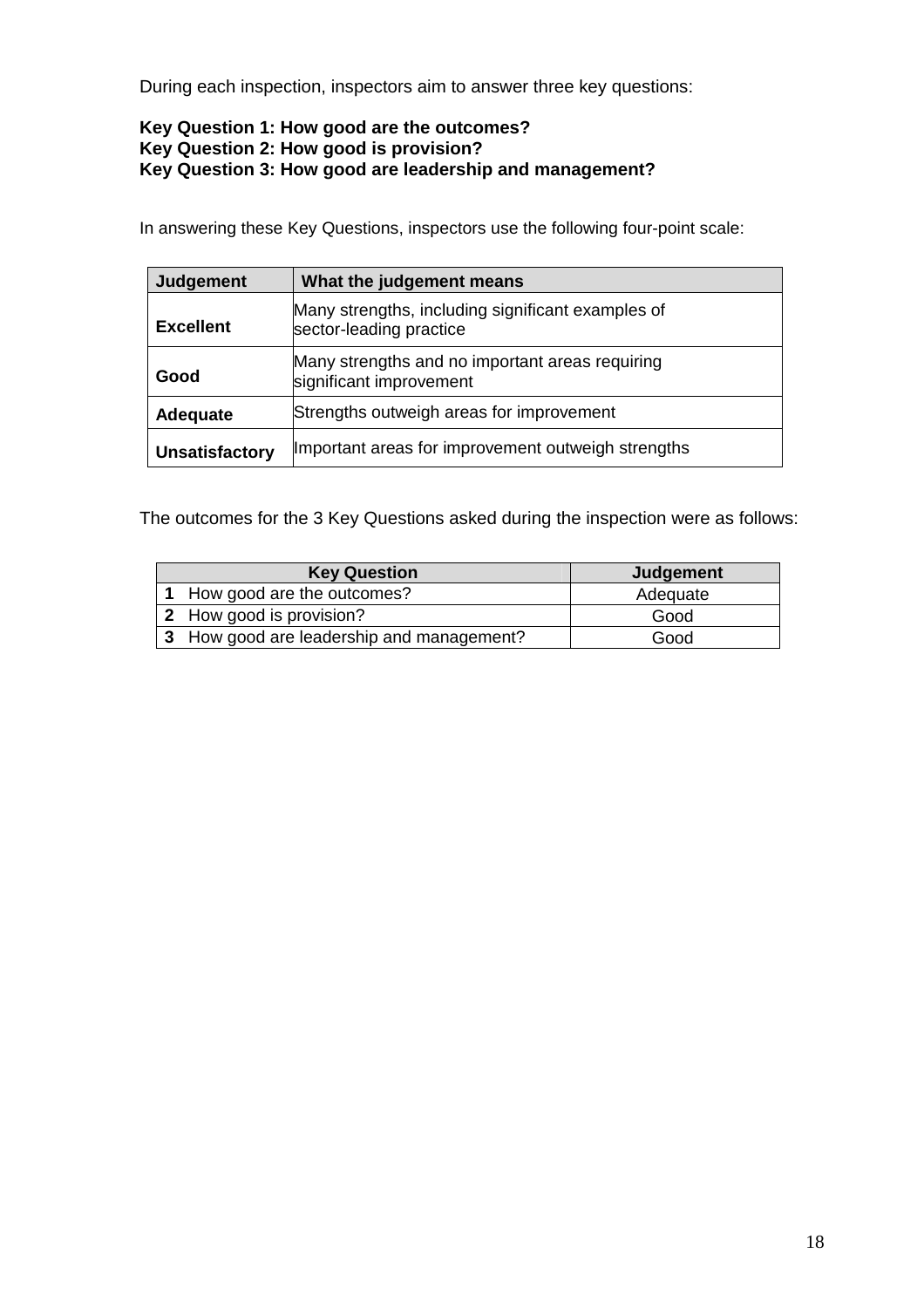## **4.2.2 Ysgol Tal Y Bont**

Ysgol Tal Y Bont is located in the village of Tal Y Bont, and is a Community Welsh medium Primary School for children aged between 3 and 11 years old. The school was built in 1925 and is a 2 storey stone building with slate roof; a kitchen extension was built in 1958.

The pupils come from the village itself and the surrounding rural area; as well as the pupils from Ysgol Rowen, the majority of whom transferred to Ysgol Tal y Bont after the closure of Ysgol Rowen. The decision of where the previous catchment area of Ysgol Rowen is to be situated is yet to go through consultation. This will be finalised once Conwy's Cabinet has made a decision regarding the future of the Caerhun & Trefriw the Area.

The July 2010 ESTYN inspection report notes that "The school judges that the area is recognized as one of economic and social disadvantage."

The teaching staff at Ysgol Tal Y Bont includes an acting Headteacher (with a teaching commitment that is at least 50%) and one other full time qualified teacher. To provide additional support to pupils there are also 2 teaching assistants and 2 special needs support staff.<sup>[10](#page-14-2)</sup>

The average class size according to the annual September 2012 Stats returns is 12.6 pupils, with a low of [11](#page-18-0) in one class and a high of 14 in another.  $11$ 



*Map 3: Ysgol Tal y Bont & Ysgol Rowen Catchments*

*Pupil Numbers and Unfilled Places* 

As of January 2012 there were 38 full time pupils at Ysgol Tal Y Bont with no pupils attending the part time nursery class. The number of full time pupils at the school has not changed dramatically in the past 5 years, with a low of 30 pupils and a high of 42. The number of unfilled places (excluding nursery pupils) currently stands at 37% and has been as high as  $54\%$  in the last 5 years.<sup>1</sup>

Projected pupil numbers suggest that over the next 5 years there will be a decrease in the number of pupils at Ysgol Tal Y Bont by a figure of around 15 pupils. This would see the percentage of unfilled places at the school rise to about 62% by 2017.

The current deposit Conwy Local Development Plan (2007-2022) indicates that new housing sites will be developed within the Caerhun & Trefriw area, with intentions for the Ysgol Tal y Bont catchment area to accommodate a further 2 dwellings with a potential for one additional primary school age pupil associated with these extra dwellings. This could potentially impact on the percentage of unfilled places, reducing the figure to around 60% in 2017.

 $\overline{a}$ 

<sup>&</sup>lt;sup>10</sup> Statutory PLASC Return, January 2012

<span id="page-18-0"></span><sup>&</sup>lt;sup>11</sup> Statutory Class Sizes Return, September 2012

<span id="page-18-1"></span><sup>&</sup>lt;sup>12</sup> Statutory PLASC Return, January 2012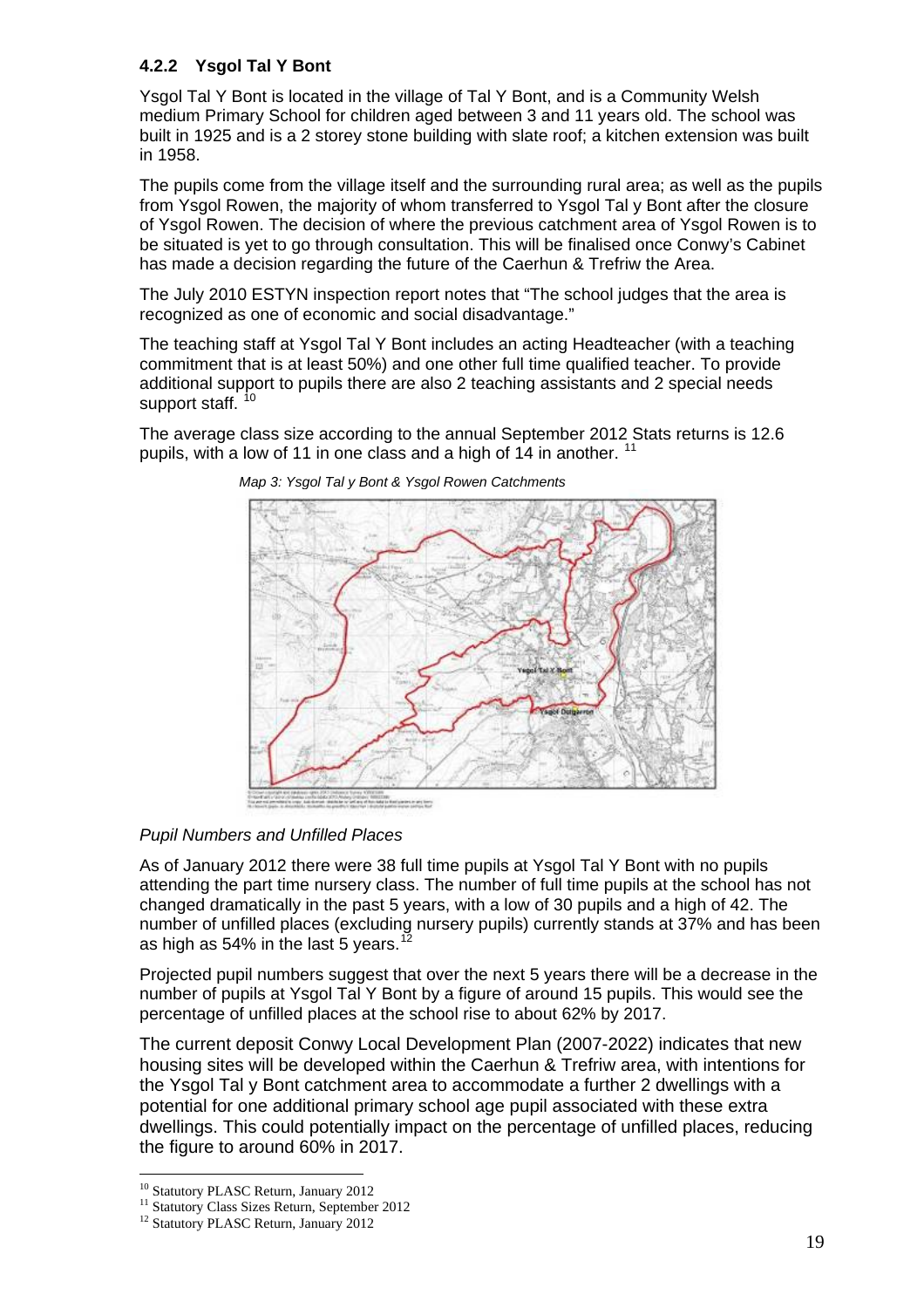*Chart 7 : Ysgol Tal Y Bont Pupil Numbers & Unfilled Places* 



#### *Catchment Data*

For Ysgol Tal y Bont there are 15% of pupils attending the school that live outside of the catchment area, most of these pupils live in the previous Ysgol Rowen catchment, as reflected in charts 8 and 9 below.









There are 44% of pupils living in the Tal y Bont catchment area and not choosing to attend their local school. Of these pupils the schools that they mainly attend are Ysgol Dolgarrog, Ysgol Llangelynnin and Ysgol Porth Y Felin.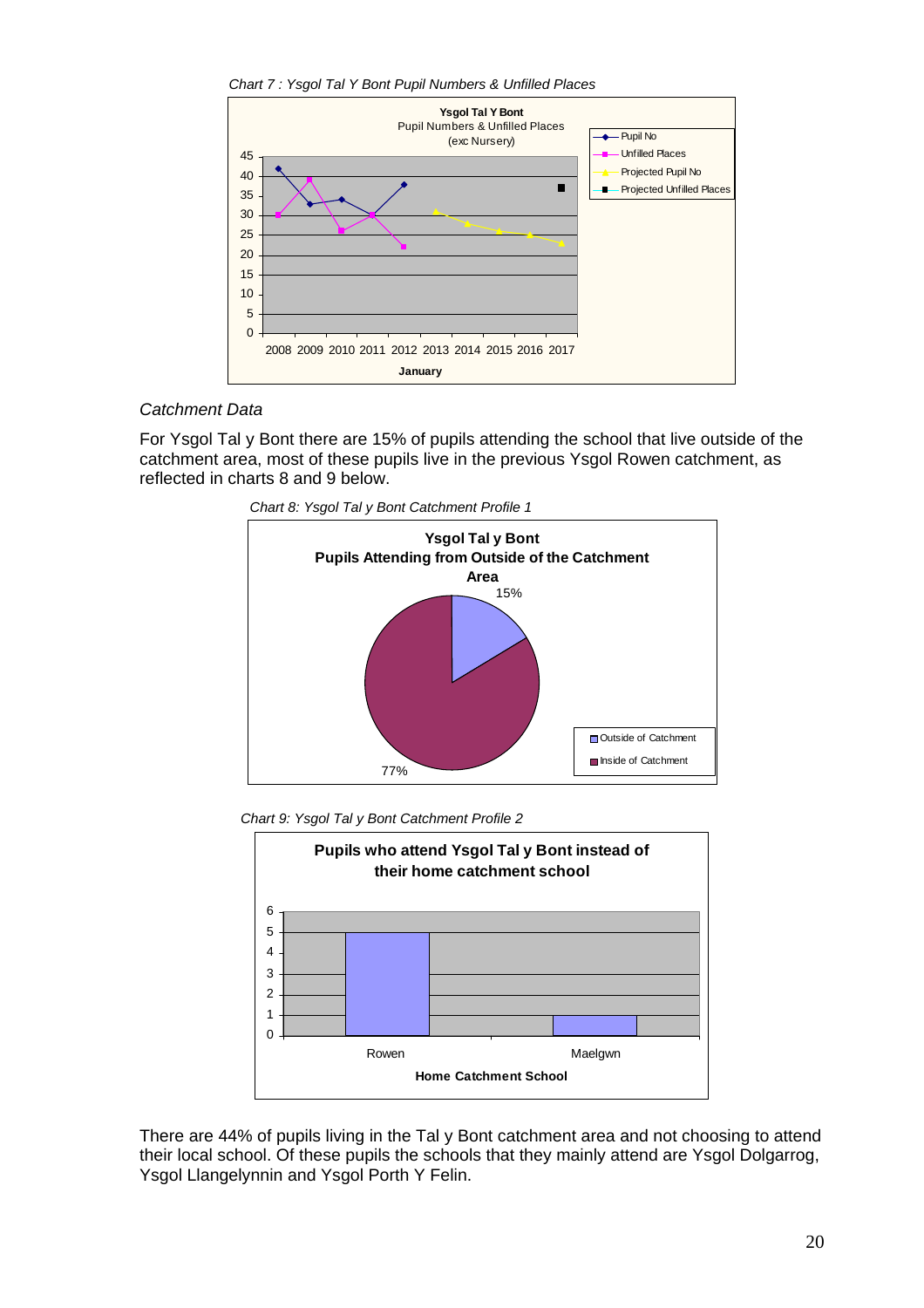*Chart 10: Ysgol Tal y Bont Catchment Profile 3*



### *Standards*

Ysgol Tal Y Bont's ESTYN inspection report from July 2010 states that:

*"Pupils*' *experiences are promoted and enriched well by means of a wide range of extracurricular, cultural and community activities. Various educational trips are arranged which contribute significantly to the pupils experiences and development."* 

*"The School Council ensures that pupil voice receives priority in the school. They meet regularly and arrange opportunities to raise money. This is then used on a regular basis to the benefit of the school."* 

 *"Significant emphasis is placed throughout the school on developing the pupils' bilingual competency. The Cwricwlwm Cymreig is very effectively promoted."* 

*"Across the school, nearly all pupils make good progress in their bilingual ability. Foundation Phase children have a very enthusiastic approach towards learning Welsh with the majority in the group expressing their needs and discussing their experiences very confidently. In key stage 1 and 2 all pupils are able to follow all the subjects of the curriculum by means of both Welsh and English."* 

At the time of the inspection the following five-point scale was used in order to illustrate the inspection outcomes.

- **Grade 1** good with outstanding features
- **Grade 2** good features and no important shortcomings
- **Grade 3** good features outweigh shortcomings
- **Grade 4** some good features, but shortcomings in important areas
- **Grade 5** many important shortcomings

| <b>Key Question</b>                                          | <b>Inspection</b><br>Grade |  |  |  |  |
|--------------------------------------------------------------|----------------------------|--|--|--|--|
| 1 How well do learners achieve?                              | 2                          |  |  |  |  |
| 2 How effective are teaching, training and assessment?       | 2                          |  |  |  |  |
| 3 How well do the leadership experiences meet the needs      | 2                          |  |  |  |  |
| and interests of learners and the wider community?           |                            |  |  |  |  |
| 4 How well are learners cared for, guided and supported?     | 2                          |  |  |  |  |
| 5 How effective are leadership and strategic management?     | 2                          |  |  |  |  |
| 6 How well do learners and managers evaluate and improve     | າ                          |  |  |  |  |
| quality and standards?                                       |                            |  |  |  |  |
| 7 How efficient are leaders and managers in using resources? | າ                          |  |  |  |  |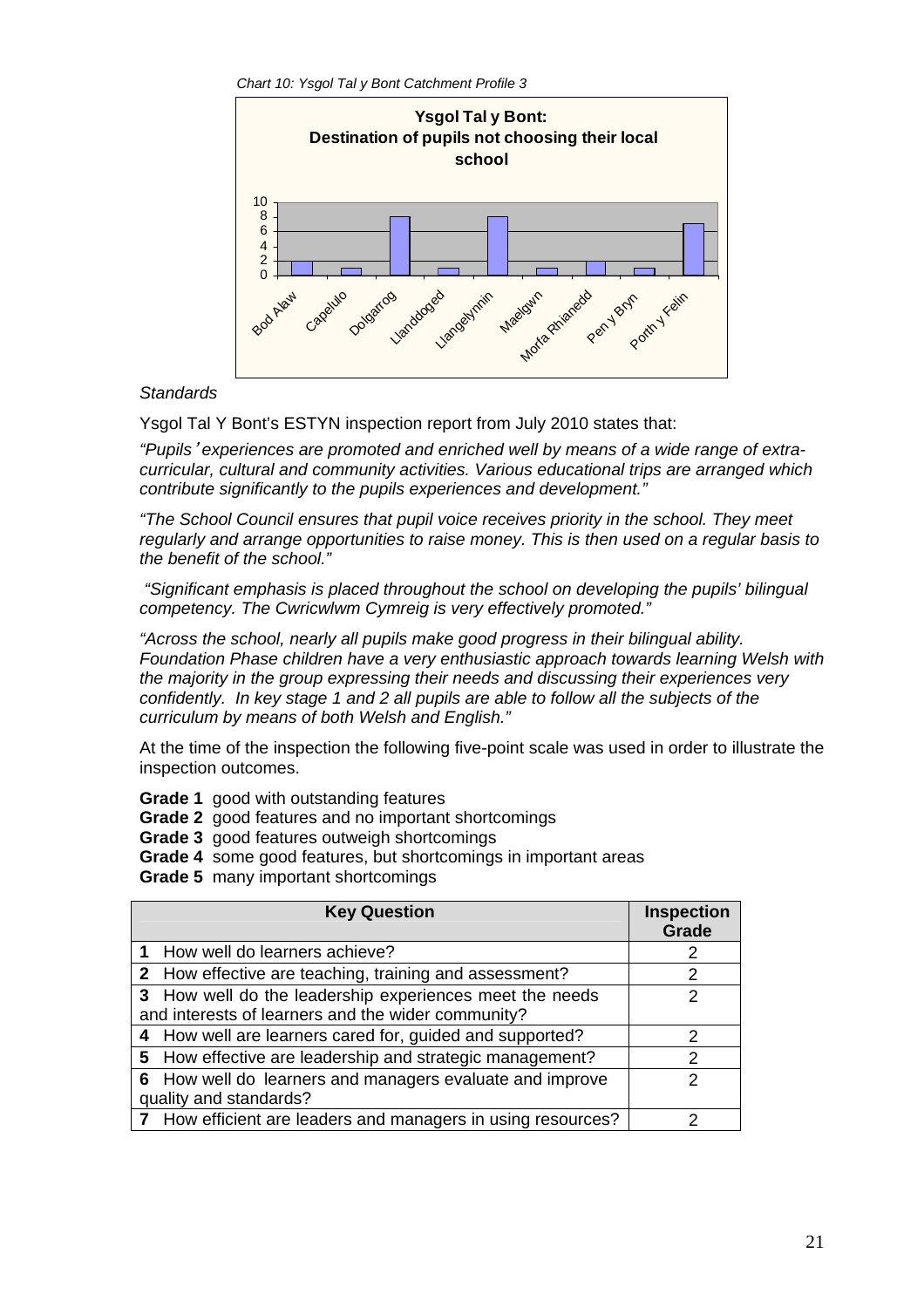## **.2.3 Ysgol Trefriw 4**

Ysgol Trefriw is situated on the main road in the middle of the village. It is a Community Welsh medium Primary School for children aged 3 to 11 years old serving the children of the village, and also pupils from the surrounding rural area. The school was built in 1902 and is a single storey building of stone construction with a slate roof.

The ESTYN inspection report from June 2008 states that "The school describes the area the pupils come from as being neither specifically prosperous nor economically disadvantaged."

Ysgol Trefriw teaching staff consists of a permanent Headteacher (who has a teaching teaching assistants to provide additional support to pupils as well as 1 other member of commitment of at least 50%) and 2 other part time qualified teachers. There are 2 administrative staff.<sup>[13](#page-18-0)</sup>

[According to the annua](#page-18-0)l September Stats returns from 2012 the average class size was 18.5, with 16 in one classroom and a high of 21 in another classroom.



*[Map 4: Ysgol Trefriw Catchment](#page-21-0)* 

### **Pupil Numbers and Unfilled Places**

In January of 2012 there were 39 pupils attending Ysgol Trefriw of which 3 of the pupils were attending the part time nursery. Over the last 5 years the number of full time pupils at 41 pupils. The percentage of unfilled places (which excludes nursery pupils) is currently at the school has remained fairly constant, with the current figure at 36 pupils and a high of 51% and has varied between 44% up to 52% in the last 5 years.

The projected pupil numbers for Ysgol Trefriw indicate that there will be a decline, from the current pupil numbers, of about 10 pupils over the next 5 years. This would mean that the percentage of unfilled places would rise to around 64% by 2017.

The current deposit Conwy Local Development Plan (2007 – 2022) indicates that new housing sites will be developed within the Caerhun and Trefriw area. In the Trefriw ward and catchment area a further 17 dwellings could be accommodated and could potentially yield an additional 5 pupils. This could mean that the percentage of unfilled places at Ysgol Trefriw could be reduced to around 57% by 2017.

 $\overline{a}$ <sup>13</sup> Statutory PLASC Return, January 2012

<span id="page-21-0"></span><sup>&</sup>lt;sup>14</sup> Statutory Class Sizes Return, September 2012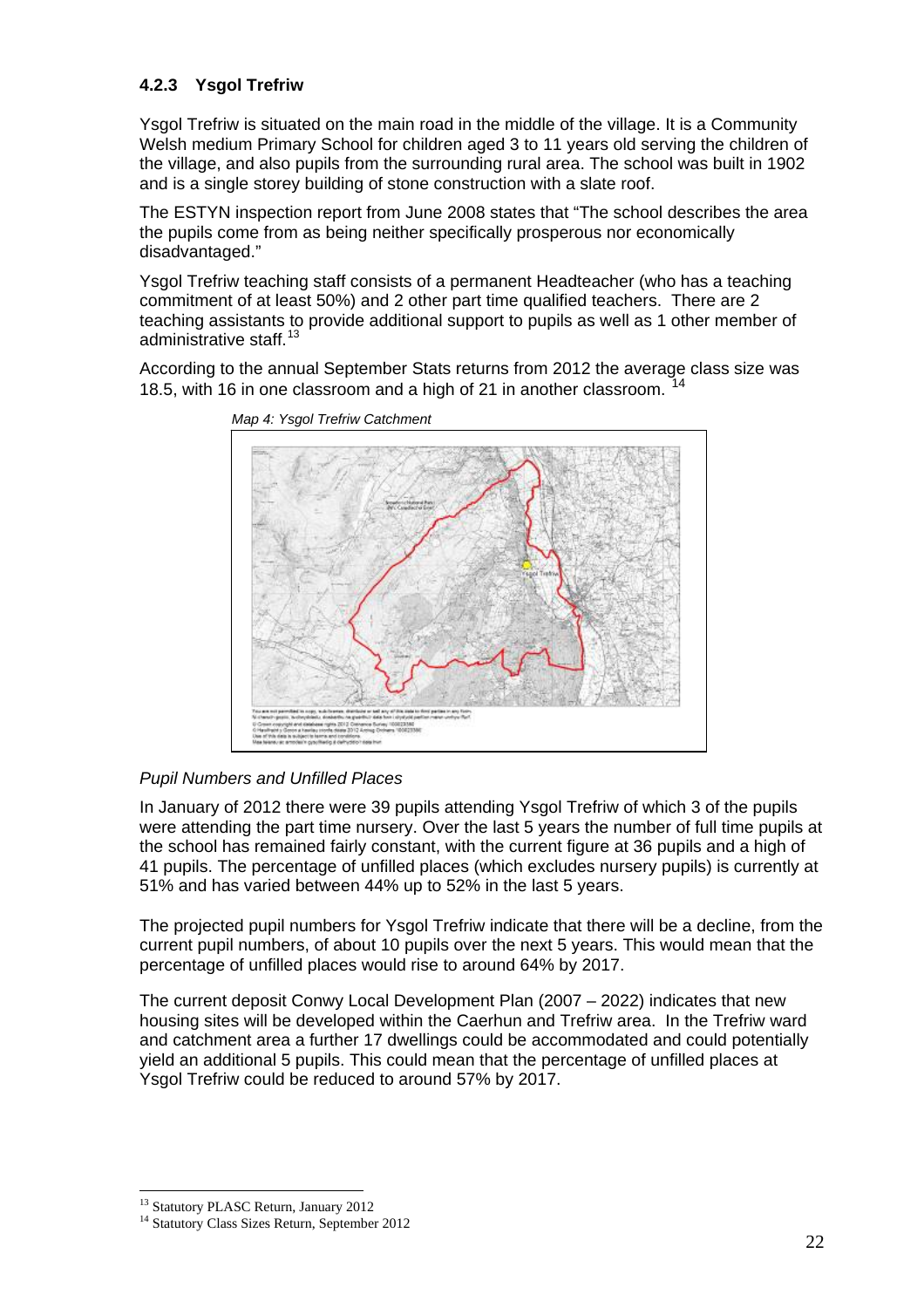*Chart 11: Ysgol Trefriw Pupil Numbers & Unfilled Places*



#### *Catchment Data*

There are only 3% of pupils at Ysgol Trefriw that attend from outside of the school decision of where the previous catchment area of Ysgol Rowen is to be situated is yet to go through consultation. This will be finalised once Conwy's Cabinet have made a decision catchment area; these pupils come from the previous Rowen catchment area. The regarding the future of the Caerhun & Trefriw the Area.

 *Chart 12: Ysgol Trefriw Catchment Profile 1*



 *Chart 13: Ysgol Trefriw Catchment Profile 2*

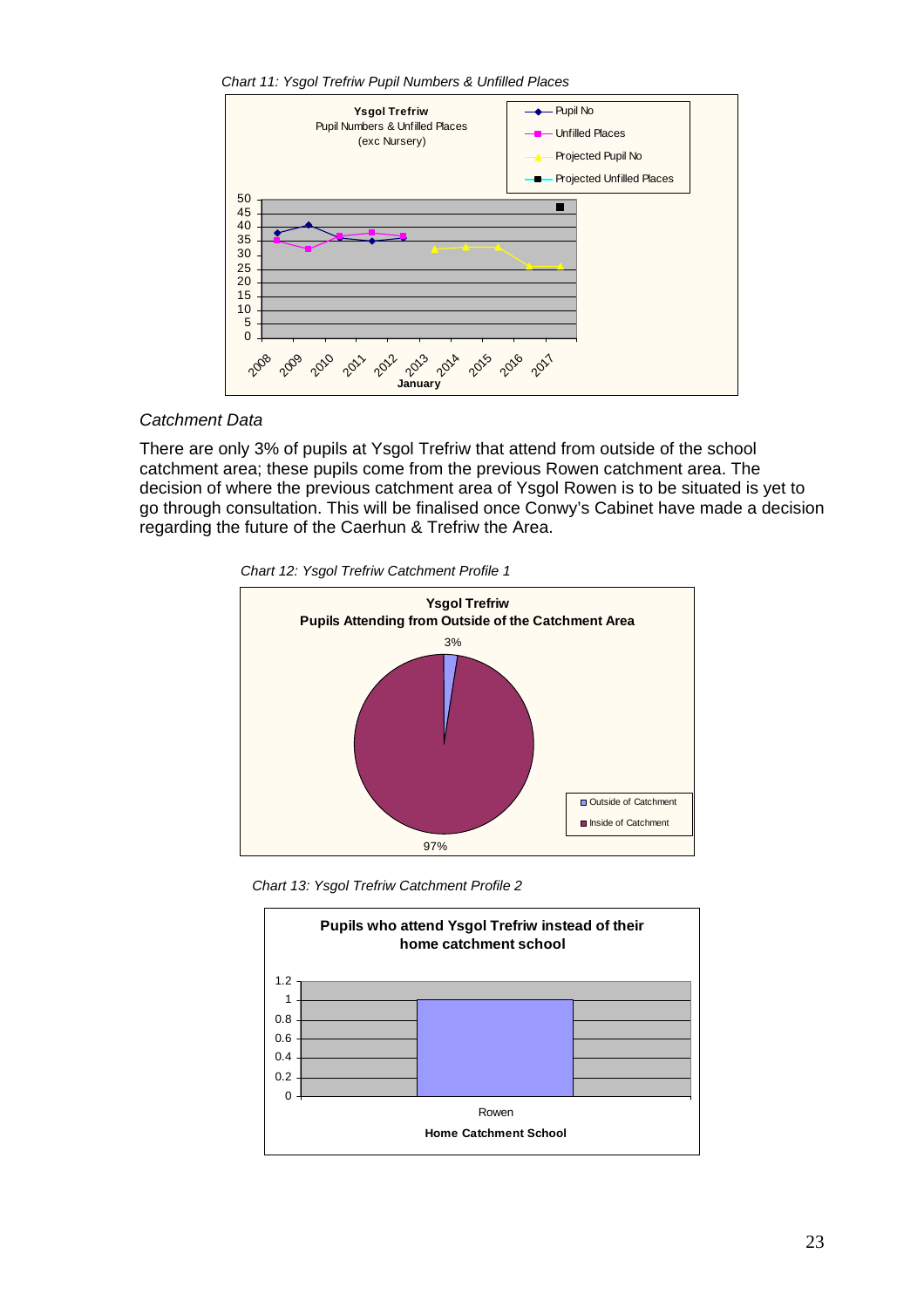There are 24% of pupils living in the Trefriw catchment area but are not choosing to attend their local school (for reasons other than Faith based or down to parental preference), the majority of these pupils are attending Ysgol Bro Gwydir with others attending schools across the County.



#### *Standards*

The ESTYN inspection report for Ysgol Trefriw dated June 2008 makes the following observations:

*"Pupils' contribution to the life of the community, being involved with a range of activities and use of facilities such as the village hall and village playing field, is good. This promotes their awareness of the local community and enables them to understand it features."* 

 *"Pupils undertake relevant activities, such as recycling paper, plastic and ink cartridges, and thereby gain an understanding of sustainability issues. In addition, the work of Y6 pupils in nurturing the garden at the back of the school and the upper class work on the threat posed by traffic to the future."* 

*"Pupils' bilingual skills throughout the school are insufficiently developed, specifically in the way that they lack confidence in using oral Welsh in informal situations. They understand the language well, and they are able to offer meaningful answers in lessons, but they do not practise the language in informal situations, while the children under 5, specifically, are very reluctant to use the language to offer answers to teachers' questions."* 

*"The provision for promoting pupils' understanding and awareness of the Cwricwlwm Cymreig reflects numerous aspects of Welsh heritage, culture, environment and history, such as when they study the work of Laura Ashley or learn about a local disaster that occurred."* 

At the time of the inspection the following five-point scale was used in order to illustrate the inspection outcomes.

- **Grade 1** good with outstanding features
- **Grade 2** good features and no important shortcomings
- **Grade 3** good features outweigh shortcomings
- **Grade 4** some good features, but shortcomings in important areas
- **Grade 5** many important shortcomings

| <b>Key Question</b>                                                                | <b>Inspection</b><br>Grade |
|------------------------------------------------------------------------------------|----------------------------|
| 1 How well do learners achieve?                                                    |                            |
| 2 How effective are teaching, training and assessment?                             | 2                          |
| 3 How well do the leadership experiences meet the needs                            | 3                          |
| and interests of learners and the wider community?                                 |                            |
| 4 How well are learners cared for, guided and supported?                           | 2                          |
| 5 How effective are leadership and strategic management?                           | 2                          |
| 6 How well do learners and managers evaluate and improve<br>quality and standards? | っ                          |
| 7 How efficient are leaders and managers in using resources?                       |                            |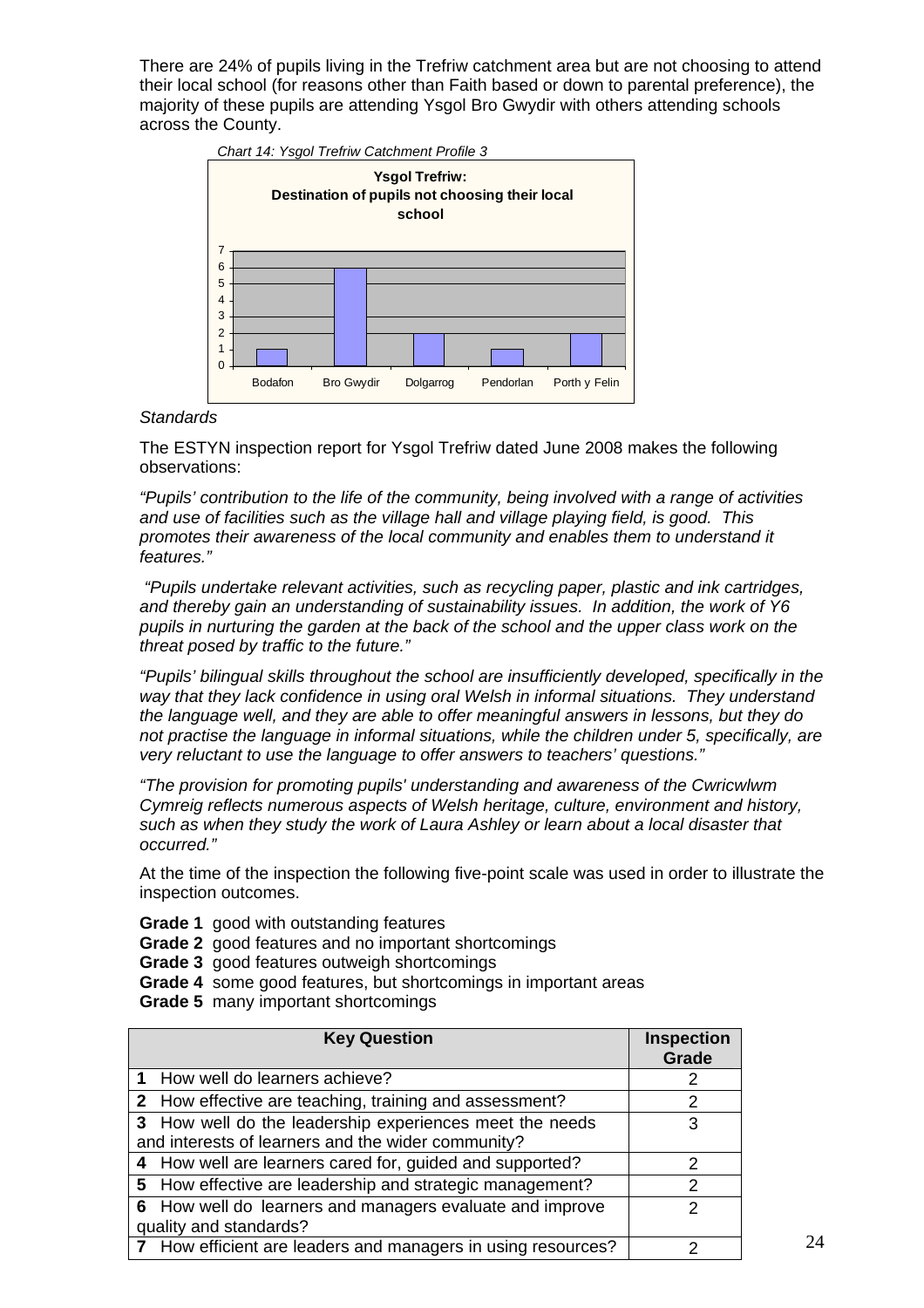## **Weighting the Criteria**

#### **Non-Financial Benefits**

The criteria for the Option Appraisal are listed below. The Project Board were asked to state their view on the relative importance of each criterion by distributing 100 points between them. This would then inform the weighting for each score in the overall Option Appraisal.

|    | <b>Non-Financial Benefits Criteria</b>                             | <b>Points Awarded</b> |
|----|--------------------------------------------------------------------|-----------------------|
| a  | Pupils will arrive at school within an appropriate travelling time | 15                    |
| b  | Better matching of demand for and supply of pupil places           | 20                    |
| C. | Reflects the views of those most directly affected                 | 15                    |
| α  | The school building(s)/sites(s) is/are 'Fit For Purpose'           | 20                    |
| e  | <b>Community Focus School</b>                                      | 15                    |
|    | The school(s) meets the language needs of the pupils               | 15                    |
|    | Total                                                              | 100                   |

#### **Definitions**

| a  | Pupils will arrive at school within an appropriate travelling time | Sections 3 and 4 of the Learner Travel (Wales) Measure 2008<br>state that transport arrangements are not suitable if "they take an<br>unreasonable amount of time". Welsh Ministers consider that<br>normally journey times should be no more than 45 minutes for<br>primary school travel and 60 minutes for secondary school travel.<br><b>Transport Impact Assessment)</b> |
|----|--------------------------------------------------------------------|-------------------------------------------------------------------------------------------------------------------------------------------------------------------------------------------------------------------------------------------------------------------------------------------------------------------------------------------------------------------------------|
| b  | Better matching of demand for and supply of pupil places           | Reduction in % of unfilled places.<br>Enough spare capacity to meet demand, or appropriate scope for<br>extending (Capacity Figures)                                                                                                                                                                                                                                          |
| C. | Reflects the views of those most directly affected                 | Implementation Plan 'Communities Preferred Option (2)'<br>Outcome of Children's Workshops                                                                                                                                                                                                                                                                                     |
| d  | The school building(s)/sites(s) is/are 'Fit For Purpose'           | PMAS Impact Assessment feeds this criterion (includes accessibility)                                                                                                                                                                                                                                                                                                          |
| e  | <b>Community Focus School</b>                                      | Community Impact Assessment feeds this criterion                                                                                                                                                                                                                                                                                                                              |
|    | The school(s) meets the language needs of the pupils               | Language Impact Assessment feeds this criterion                                                                                                                                                                                                                                                                                                                               |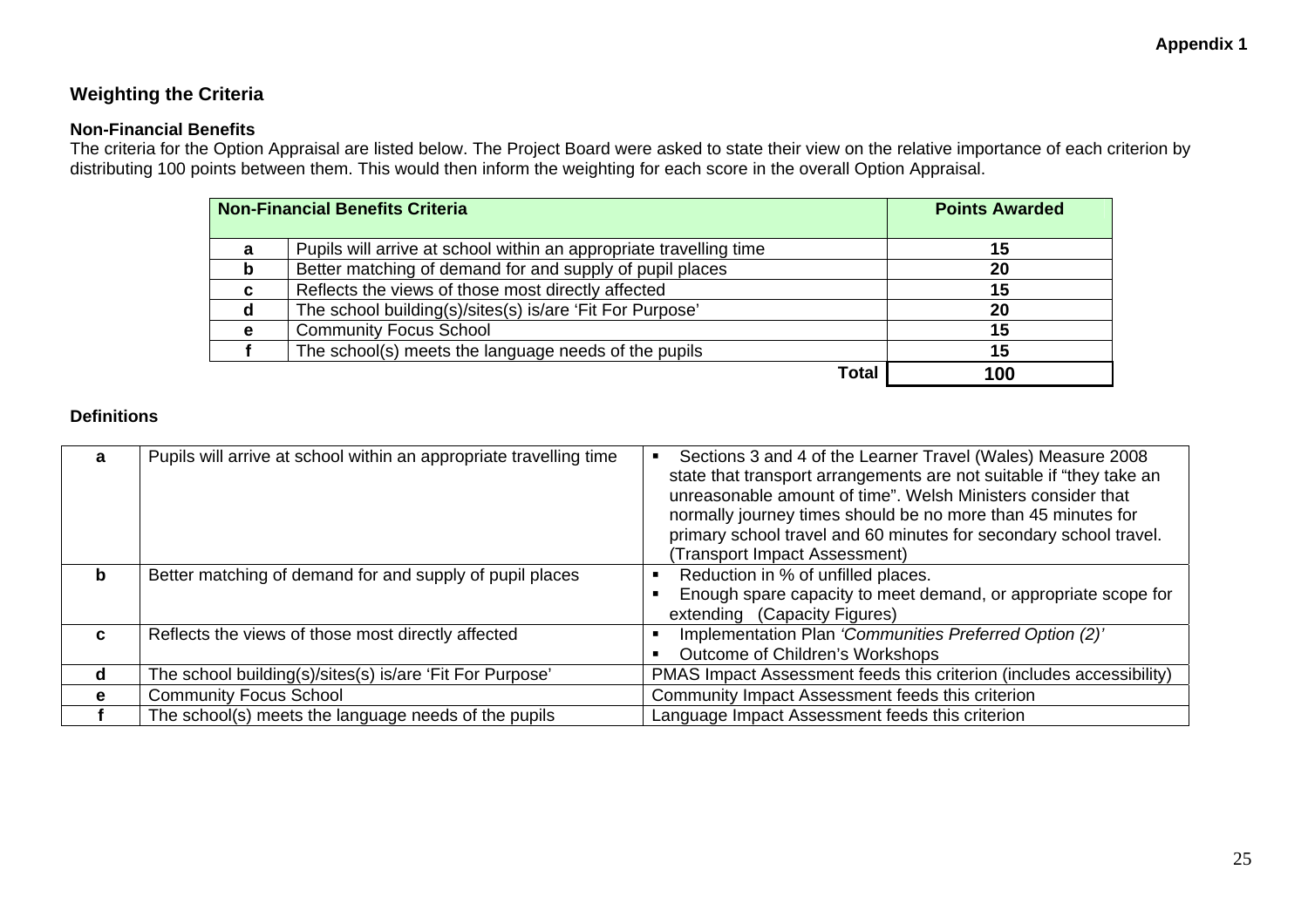#### **Appendix 2**

## **Reflects the Views of Those Most Directly Affected**

- 5 Strongly Agree / Improvement
- 4 Agree / Slight Improvement
- 3 Neither Agree nor Disagree / No change
- 2 Disagree / Slightly Worse
- 1 Strongly Disagree / Worse

| <b>Area</b>               | <b>Schools</b>                     | <b>Consultation</b><br><b>Band</b> | <b>Driver-led Option</b><br>(1)                         | <b>Communities</b><br><b>Preferred Option</b> | <b>Alternative Option (3)</b>                                            | <b>Alternative Option</b><br>(4) |
|---------------------------|------------------------------------|------------------------------------|---------------------------------------------------------|-----------------------------------------------|--------------------------------------------------------------------------|----------------------------------|
| Caerhun &<br>Trefriw Area | Dolgarrog<br>Tal y Bont<br>Trefriw |                                    | New Build Area<br>School on 1 site<br>(Ysgol Dolgarrog) | <b>Maintain Current</b><br><b>Schools</b>     | Area School on one<br>site via re-modelling of<br><b>Ysgol Dolgarrog</b> | Area School on<br>existing sites |
|                           |                                    | <b>Score</b>                       |                                                         |                                               |                                                                          |                                  |

**Community Preferred Option (2): Maintain Current Schools** 

**Children at Ysgol Dolgarrog, Ysgol Tal y Bont & Ysgol Trefriw Preferred Option (2): Maintain Current Schools (Stay the Same)** 

|                         | Choice 1 - Joining<br>(Options $1 & 3$ ) | Choice 2 – Stay the Same<br>(Option 2) | Choice 3 – Sharing (Option 4) |  |  |
|-------------------------|------------------------------------------|----------------------------------------|-------------------------------|--|--|
| <b>Ysgol Dolgarrog</b>  | <b>5 Positive</b>                        | <b>5 Neutral</b>                       | <b>6 Negative</b>             |  |  |
| <b>Ysgol Tal y Bont</b> | 9 Negative                               | <b>12 Positive</b>                     | <b>8 Neutral</b>              |  |  |
| <b>Ysgol Trefriw</b>    | <b>16 Negative</b>                       | <b>18 Positive</b>                     | <b>10 Neutral</b>             |  |  |
| <b>Total</b>            | <b>25 Negative</b>                       | <b>30 Positive</b>                     | <b>18 Neutral</b>             |  |  |
| <b>Score</b>            |                                          |                                        |                               |  |  |

**Create an average score across the Options to translate into the overall Option Appraisal:** 

**Option 1 & 3: 2 plus 1, divided by 2 = 1.5 Option 2:** 5 plus 5, divided by 2 = 5<br> **Option 4:** 1 plus 3, divided by 2 = 2 1 plus 3, divided by  $2 = 2$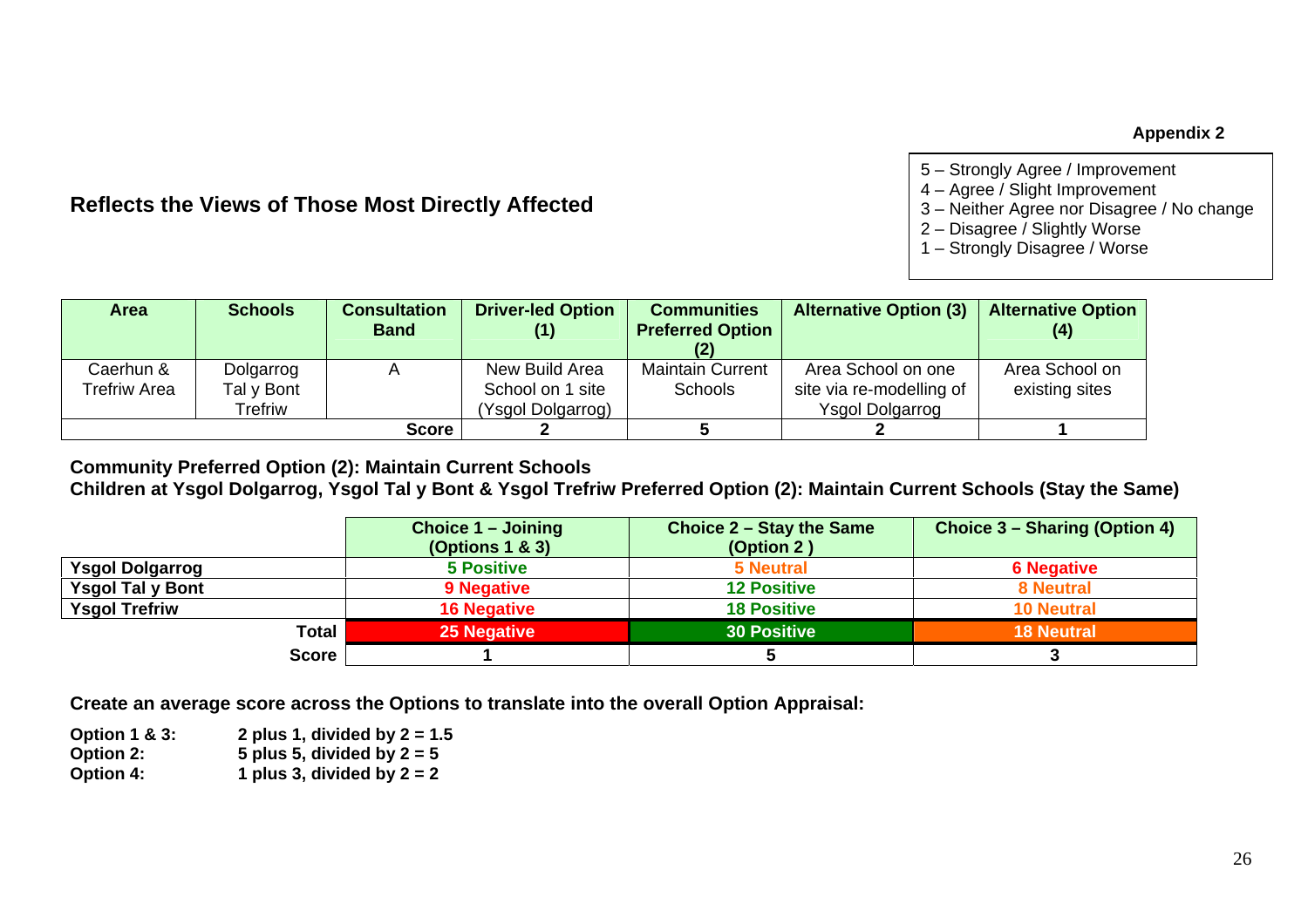## **Better Matching of Demand for and Supply of Pupil Places Appendix 3 Appendix 3 Appendix 3**

Area School on Existing 3 Sites (inclLDP Projections)

|                                                       |                |                  |                              |                                                   | <b>Unfilled Places</b><br><b>Fupil Numbers</b><br>Jenuery 2013 |                 | Projected Unfilled<br>Places January<br>2018 |        | Housing Developments with Planning<br><b>Perriesiun</b> |                 |        |                                                      |                                                   |                                             |
|-------------------------------------------------------|----------------|------------------|------------------------------|---------------------------------------------------|----------------------------------------------------------------|-----------------|----------------------------------------------|--------|---------------------------------------------------------|-----------------|--------|------------------------------------------------------|---------------------------------------------------|---------------------------------------------|
| School<br>No.                                         | School         | Classification   | Primary<br>Infants<br>Junior | A - Welshi<br><b>B</b> - Bilingual<br>C - English | School Ca-<br>pacty                                            | January<br>2013 | Projected<br>to 2018                         | Number | %                                                       | Number          | %      | <b>Estimated</b><br><b>Pupils</b><br>Gained<br>(LDP) | Impact on<br>Projected<br>Unfilled<br>Places 2013 | Impaction.<br>Projected<br>Capacity<br>2018 |
| 2002                                                  | Dolgerrog      | <b>Community</b> | P                            |                                                   | 90                                                             | 79              | e.                                           | 41     | 46%                                                     | 37              | 41%    | 17                                                   | Э                                                 | 22%                                         |
| 2107                                                  | Tel Y Bort     | Community        | Р                            |                                                   | 80                                                             | 35              | 23                                           | 25     | 42%                                                     | 37              | 32%    |                                                      | 36                                                | 80%                                         |
| 2109                                                  | <b>Trefilw</b> | Community        | Р                            |                                                   | 73                                                             | 30              | O                                            | Ð      | 69%                                                     | 43              | 59%    | 6                                                    | æ                                                 | 62%                                         |
| Total across the 3 sites.                             |                | 229              | 114                          | 136                                               | 109                                                            | 49%             | 117                                          | 52%    | 23                                                      | 94              | 42.15% |                                                      |                                                   |                                             |
|                                                       |                |                  |                              |                                                   |                                                                |                 |                                              |        |                                                         |                 |        |                                                      |                                                   |                                             |
| 129<br>New School on New Site                         |                |                  |                              |                                                   |                                                                | 114             | 136                                          |        | 7.32%                                                   | 17              |        | 13.82% Options ( & 3                                 |                                                   |                                             |
| 123<br>New Schcol on New site (inclLDP Projections)   |                |                  |                              |                                                   |                                                                | 129             |                                              |        | $\boldsymbol{\delta}$                                   | $4.88\%$        |        |                                                      |                                                   |                                             |
| 204<br>Maintain Current Bchoole                       |                |                  |                              |                                                   | 114                                                            | 136             | 90                                           | 44.12% | 98                                                      | 48.04% Option 2 |        |                                                      |                                                   |                                             |
| 204<br>Maintain Current Schools (Include Projections) |                |                  |                              |                                                   |                                                                | 129             |                                              |        | 75                                                      | 36.76%          |        |                                                      |                                                   |                                             |
| 189<br>Area School on Edsting 3 Sites                 |                |                  |                              |                                                   | 114                                                            | 136             | 69                                           | 37.70% | $\overline{\boldsymbol{n}}$                             | 42.08% Option 4 |        |                                                      |                                                   |                                             |

129

183

 $54$ 

 $29.51%$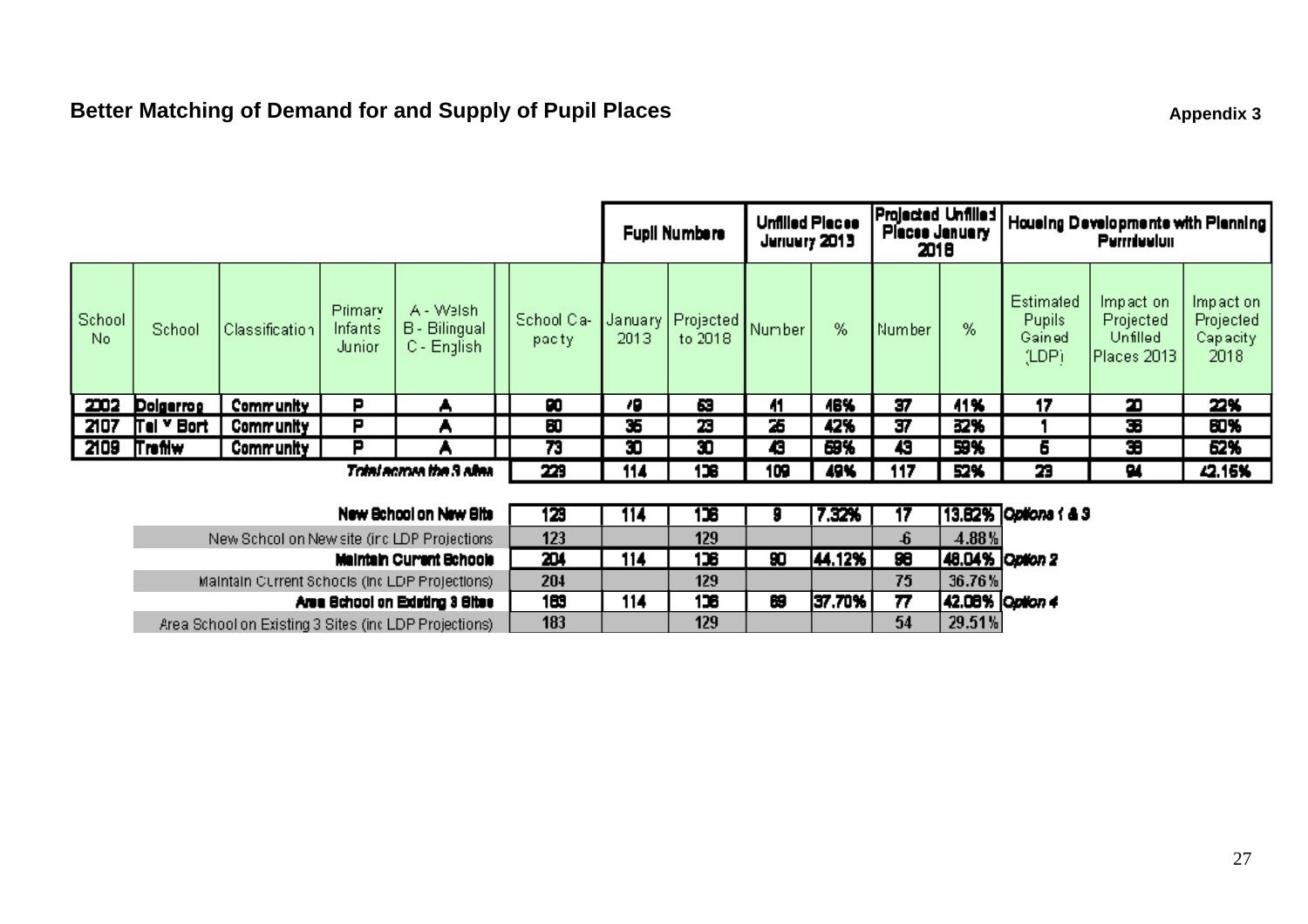## **Underpinning Policies and Strategies**

## **Conwy Community Strategy**

*'Encouraging learning and creativity'* is one of the five themes of the Conwy Community Strategy.

Providing high quality education and training opportunities is vital in improving the communities of Conwy. The provision of high quality learning opportunities and education and training services is a key part of securing social and economic well-being. Children and adults learn in many settings including schools, colleges, training establishments, work places, community settings and the home. Conwy encourages a culture where individuals, organisations and businesses support and promote learning.

## **Community focused schools**

The Local Authority will support schools to develop community links that provide opportunities and enrich experiences for all. Opportunities for curriculum enhancement and enrichment need to be developed with the school's local community and beyond, benefiting both the pupils and members of the community. When considering the options for future school structures the Authority will balance educational needs with community development, investment and support needs.

### **Local schools (catchment areas)**

The Primary Schools Modernisation programme will support the Authority's policy of identifying local schools for communities. Each local school has a defined 'catchment area'. Catchment areas (in the main) are based on community ward boundaries as supplied by the Boundary Commission. Catchment areas are mapped out and are required to be reviewed periodically.

In rural areas, a catchment area will cover many square miles and may include one or more villages and their surrounding areas. In urban areas with two or more schools in a town, the catchment areas will be a collection of streets.

## **Rural village schools**

The Authority recognises the vital role our village schools undertake within our rural communities to maintain the local culture, language and way of life. When considering the options for future school structures within the rural areas, the Authority will balance educational needs with community development, investment and support needs.

#### **Conwy's Welsh Language Scheme**

#### **Main aims and objectives of the Welsh Education Scheme are to:**

- Ensure that Welsh-medium or bilingual education is available to all children whose parents/guardians wish them to receive their education through the medium of Welsh or bilingually, within reasonable travelling distance from the children's home. This means children of pre-school age and above.
- Ensure a developing continuum from Welsh-medium/bilingual primary education through to Welsh-medium/bilingual secondary education. Pupils who have received their primary education through the medium of Welsh will be able to attend a Welsh-medium/bilingual secondary school, to promote a linguistic continuum from KS4 onwards through to their lifelong learning career for pupils and students within the county.
- Provide further opportunities for pupils to access Welsh-medium education.
- Ensure that Welsh is taught as first and/or second language on the timetable of all the County's schools, in accordance with the National Curriculum's statutory requirements for all key stages.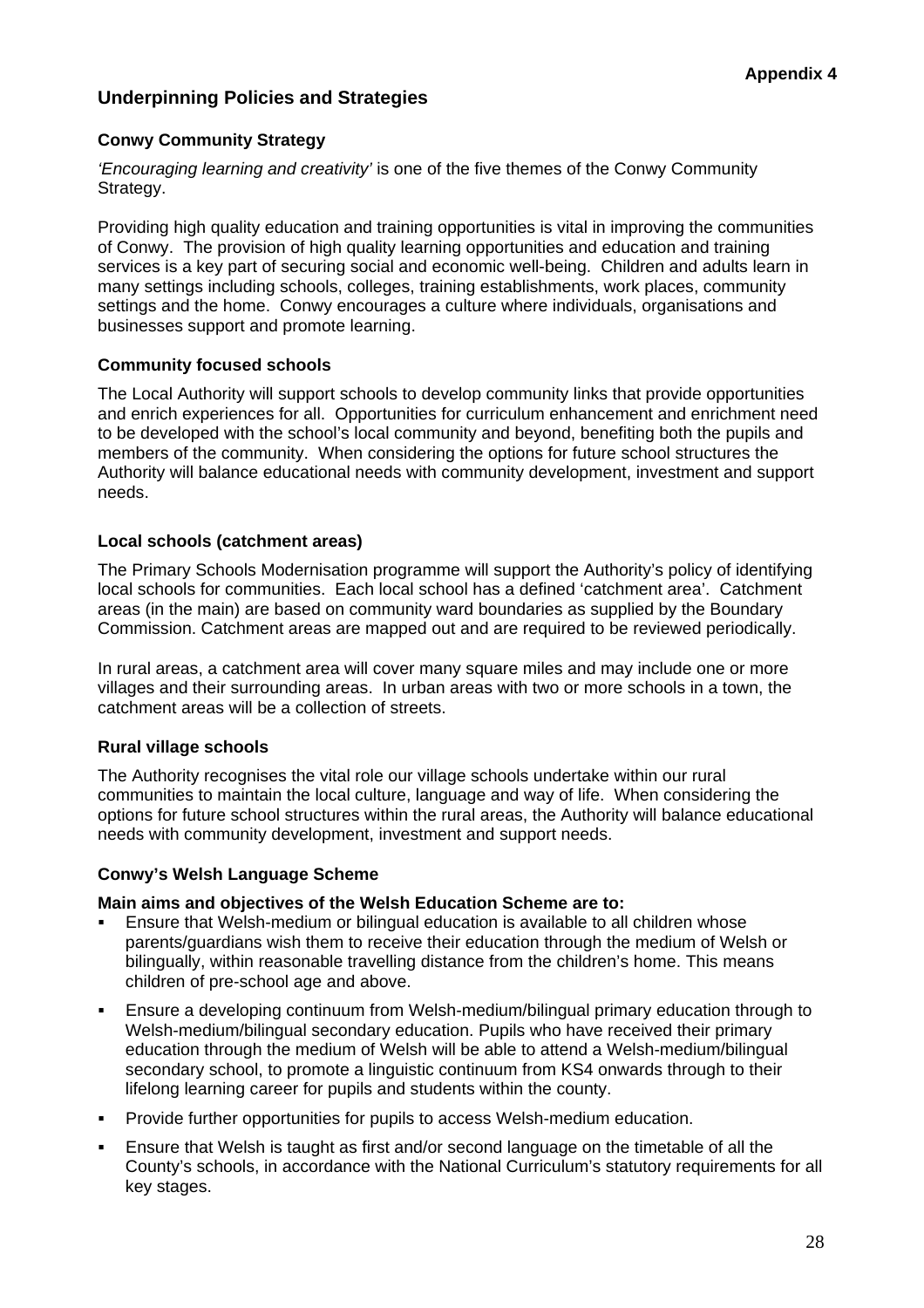- Ensure that children and young people with special educational needs receive linguistic equality of opportunity in terms of Welsh-medium education during the entire Statementing process, in line with the SEN Code of Practice for Wales.
- Ensure that all pupils attending a designated Welsh-medium/bilingual school are able to speak, read and write Welsh fluently by the end of KS2.
- Work in partnership with all schools in order to improve the standard of Welsh as a first and second language. All the County's schools will receive advice and support from advisors on the Welsh language and from school support services. Further support will be provided by the Welsh Advisory Teachers (Athrawon Bro) who visit and monitor schools' language standards on behalf of the LA.
- Run and promote the existing *'In Service Training Programme'* that supports the development of Welsh as a first and second language.
- **Provide opportunities for pupils to improve their knowledge and understanding of the** cultural, economic, environmental, historical and linguistic ethos/characteristics of Wales via the Cwricwlwm Cymreig.
- Ensure that new pupils to the County that are non-Welsh speaking in-migrants are able to make full use of the Welsh Language Centres in order that, after having followed an intensive Welsh language course, they are able to integrate naturally into their school and community.
- Promote the LA's development of pupils' Welsh language skills by means of specific activities and projects which allow for effective language transition from KS2 to KS3.
- Continue to offer specific training to enable teachers in Welsh second language to improve their language presentation skills.

## **Transport**

The Primary Schools Modernisation Programme will support the Authority's policy of providing free transport to pupils under 11 years of age, who live over two miles from their nearest appropriate school.

Free transport provision will also be provided to those pupils who meet the additional criteria listed in the Transport policy; including: medical grounds; needs identified within a Statement of Special Educational Need; hazardous routes.

A full version of the Policy is available on our website www.conwy.gov.uk, direct from Conwy CBC Education Services, or any County School.

For further information on transport please contact the Education Transport Officer on 01492 575592/575595 who is responsible for assessing eligibility for transport.

#### **Admissions**

The Primary Schools Modernisation Programme will support the Authority's policy of allowing parents and pupils to express their preference for admission to a school of their choice.

Admission arrangements for schools are either the responsibility of Conwy County Borough Council (community and voluntary controlled schools) or the Governing Body (foundation and voluntary aided schools).

Conwy's Admissions policy is available in the *'Schools and Education Service Information Document'*. Copies are available on our website [www.conwy.gov.uk/education](http://www.conwy.gov.uk/education), or direct from Conwy CBC Education Services.

For any enquiries regarding the Admissions Policy, please contact Education Services on 01492 575011.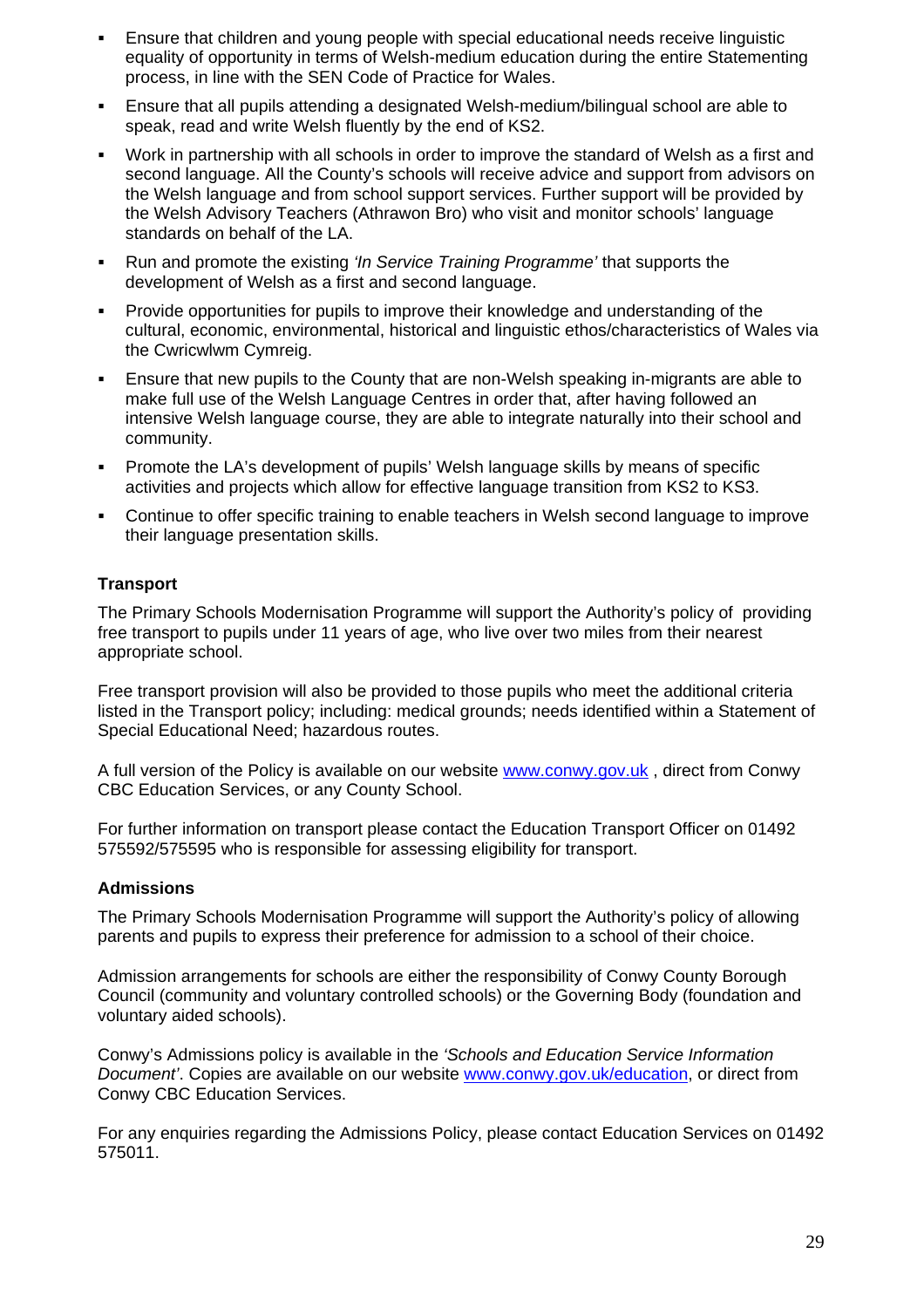#### **National Child Poverty Strategy and Implementation Plan (Wales) 2010 – 'A Fair Future for our Children'**

The Welsh Assembly Government launched the Child Poverty Strategy and Delivery Plan in 2010. It sets out the Assembly Government's vision for tackling child poverty in Wales and improving outcomes for children and parents living in low income families. The Child Poverty Strategy sets out a proposed framework and delivery plan within which all bodies can meet these duties in a coordinated way. It is cross cutting and structured around the 7 Core Aims for Children and Young People.

Core Aim 7 (Intervention to ensure they are not disadvantaged by poverty, rurality, ethnicity or disability) is not delivered by specific services or agencies, but rather includes cross-cutting themes across the whole partnership and all partners. All partners therefore have a role to play in achieving this aim.

The Primary School Modernisation Project supports the Child Poverty Broad Aim 5 (Led by CAG 2) *'To reduce inequalities in educational attainment between children and young people'*, by working to ensure that all children have equal opportunity to receive the best possible education.

### **WG 21st Century Schools Capital Programme**

In order to deliver the Strategy for the Modernisation of Conwy Primary Schools, significant capital resources will be required. The Welsh Government (WG) have provided details of the WG 21<sup>st</sup> Century Schools programme and how Conwy CBC will be required to work closely with WG to maximise the potential of this programme in order to deliver the improvements to school buildings that emerge from the Strategy.

The WG have confirmed that £600m (based on the WG intervention rate of 50%) will be made available for planning purposes over the 6 year period 2014-2012 (Pan Wales & All Education sectors).

All Authorities in Wales were required to submit a Strategic Outline Programme (SOP) in December 2010 outlining their vision for education provision in the 21<sup>st</sup> century, together with an indicative programme covering a ten year period.

Conwy's SOP submission included four areas (in Band A) as follows:-

- Llandudno Junction
- Penmaenrhos Area
- Colwyn Bay Area 1
- Caerhun & Trefriw Area

The WG have approved Conwy's SOP submission & the band A programme in "principal". Thereafter, projects contained within the programme will be subject to further Business case submission to the WG following Conwy's Area reviews and the democratic process.

WG's assessment process will identify which Local Authority projects for Band A tackle the greatest efficiencies in terms of:

- The poorest condition of the estate
- Surplus capacity
- Running efficiencies

WG criteria for the 21<sup>st</sup> Century schools programme will not fund items such as capital maintenance projects, small refurbishment schemes etc.

It is essential that the Authority has a robust strategy in place and is able to demonstrate that Conwy can meet the WG's requirements in order to stand any prospect of accessing any part of the WG's funding.